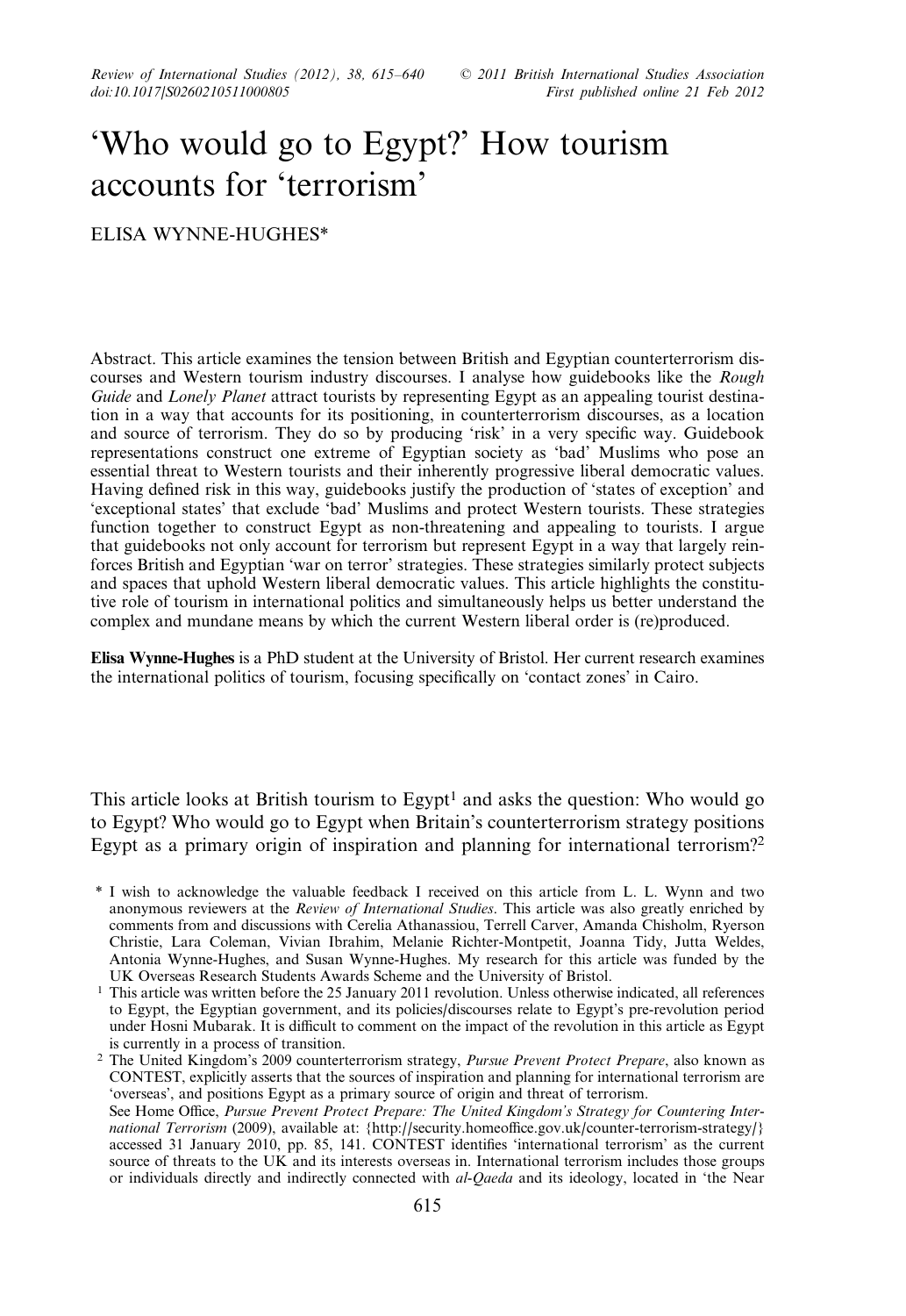Who would go to Egypt when the Egyptian government itself frequently highlights threats from terrorism?<sup>3</sup> Interestingly, explicit links established between international terrorism and Egypt have not greatly deterred British tourism to this country. In 2006, British tourists represented the highest proportion of visitors to Egypt. Since then, the UK has remained amongst the top three source countries.4 Timothy Mitchell argues that mass tourism, as against mass production, involves the organisation of people to consume rather than produce.5 As such it is the imperative of travel texts that benefit from this industry to produce a community of consumers through their representations of destinations. Travel texts must negotiate the tension between counterterrorism discourses that paint Egypt as a hotbed of terrorist activity, and their need to attract customers.

What I am interested in exploring is how British tourism texts, such as guidebooks, represent Egypt as an appealing tourist destination in a way that accounts for its positioning as a location and source of terrorism. I argue in this article that guidebooks use two strategies that work together to represent Egypt as a destination attractive to British tourists. They lay the groundwork for these strategies by producing 'risk'<sup>6</sup> in a very specific way. Guidebook representations of Egyptian spaces and subject construct one extreme of society as 'bad' Muslims. These 'bad' Muslims adhere to a form of Islam that is essentially threatening to Western tourists and their inherently progressive Western liberal democratic values. These values include the recognition of individual rights and freedoms, representative government, and the rule of law, within a free market system. They are characterised as 'Western' not with reference solely to geography but in the sense that they are associated with, and have been used

East (Palestine, Israel, Lebanon); Iraq; South Asia (Afghanistan, Pakistan, India); North Africa (the Maghreb, Libya and Egypt) and the Horn of Africa; and South East Asia (primarily Indonesia)' (pp. 33–4). In its outline of the historical development of international terrorism CONTEST identifies the origins of the current international terrorist threat in Islamist militant ideologies that arose in Egypt in the late 1970s and early 80s, spreading to Afghanistan and Algeria. In 1998, al-Qaeda and the old Egyptian Islamic Jihad merged to form the 'World Islamic Front', which called for attacks on the citizens of the US and its allies around the world (pp. 24–5). Meanwhile, terrorism propagandists from Algeria and Egypt had moved to the UK, and British-based extremist organisations started supporting participation in overseas terrorism, while al-Qaeda began recruiting British nationals and setting up a UK network (pp. 28–9). The 2009 document was replaced in July 2011, after this article was written and revised for publication. See Home Office, CONTEST: The United Kingdom's Strategy for Countering Terrorism (2011), available at: {[http://www.homeoffice.gov.uk/publications/counter-terrorism/](http://www.homeoffice.gov.uk/publications/counter-terrorism/counter-terrorism-strategy) [counter-terrorism-strategy](http://www.homeoffice.gov.uk/publications/counter-terrorism/counter-terrorism-strategy)} accessed 6 October 2011.

- <sup>3</sup> The most recent Egyptian government frequently used threats to its national security, from 'destabilizing factors' including 'the position of the northern part of the Sinai desert which borders Gaza, the activities of the terrorist organization Hizbullah, the presence on the Egyptian territory of elements linked to the terrorist organization Al-Qaida, the increased accessibility of Al-Qaida's propaganda online, the existence of Islamist movements in the Middle East in general and the presence of the Muslim Brotherhood in Egypt in particular' to justify its ongoing state of emergency. See United Nations Human Rights Council, Report of the Special Rapporteur on the Promotion and Protection of Human Rights and Fundamental Freedoms while Countering Terrorism, Mission to Egypt (2009) available at: [{http://www2.ohchr.org/english/issues/terrorism/rapporteur/reports.htm](http://www2.ohchr.org/english/issues/terrorism/rapporteur/reports.htm)} accessed 31 January 2010, p. 7. Egypt is currently run by the Supreme Council of Armed Forces, which highlights similar threats to maintain, and indeed extend, the state of emergency. See Samer al-Atrush, 'Egypt military to widen state of emergency', AFP (12 September 2011), available at: [{http://www.google.](http://www.google.com/hostednews/afp/article/ALeqM5gC0xgXy1LelXX6mYEGGHQBiYOMBQ?docId=CNG.37f490980793ed822010b69c4858a6ab.411) [com/hostednews/afp/article/ALeqM5gC0xgXy1LelXX6mYEGGHQBiYOMBQ?docId=](http://www.google.com/hostednews/afp/article/ALeqM5gC0xgXy1LelXX6mYEGGHQBiYOMBQ?docId=CNG.37f490980793ed822010b69c4858a6ab.411) [CNG.37f490980793ed822010b69c4858a6ab.411}](http://www.google.com/hostednews/afp/article/ALeqM5gC0xgXy1LelXX6mYEGGHQBiYOMBQ?docId=CNG.37f490980793ed822010b69c4858a6ab.411) accessed 6 October 2011.
- <sup>4</sup> Egypt Tourism Report (London: Business Monitor International Ltd., 2010).
- <sup>5</sup> Timothy Mitchell, 'Worlds Apart: An Egyptian Village and the International Tourism Industry', Middle East Report, 196 (1995), pp. 8–23, 10.
- <sup>6</sup> Any reference to 'risk' or 'threat' in this article assumes that it is socially constituted, in line with my post-structural theoretical framework (see pp. 617–618).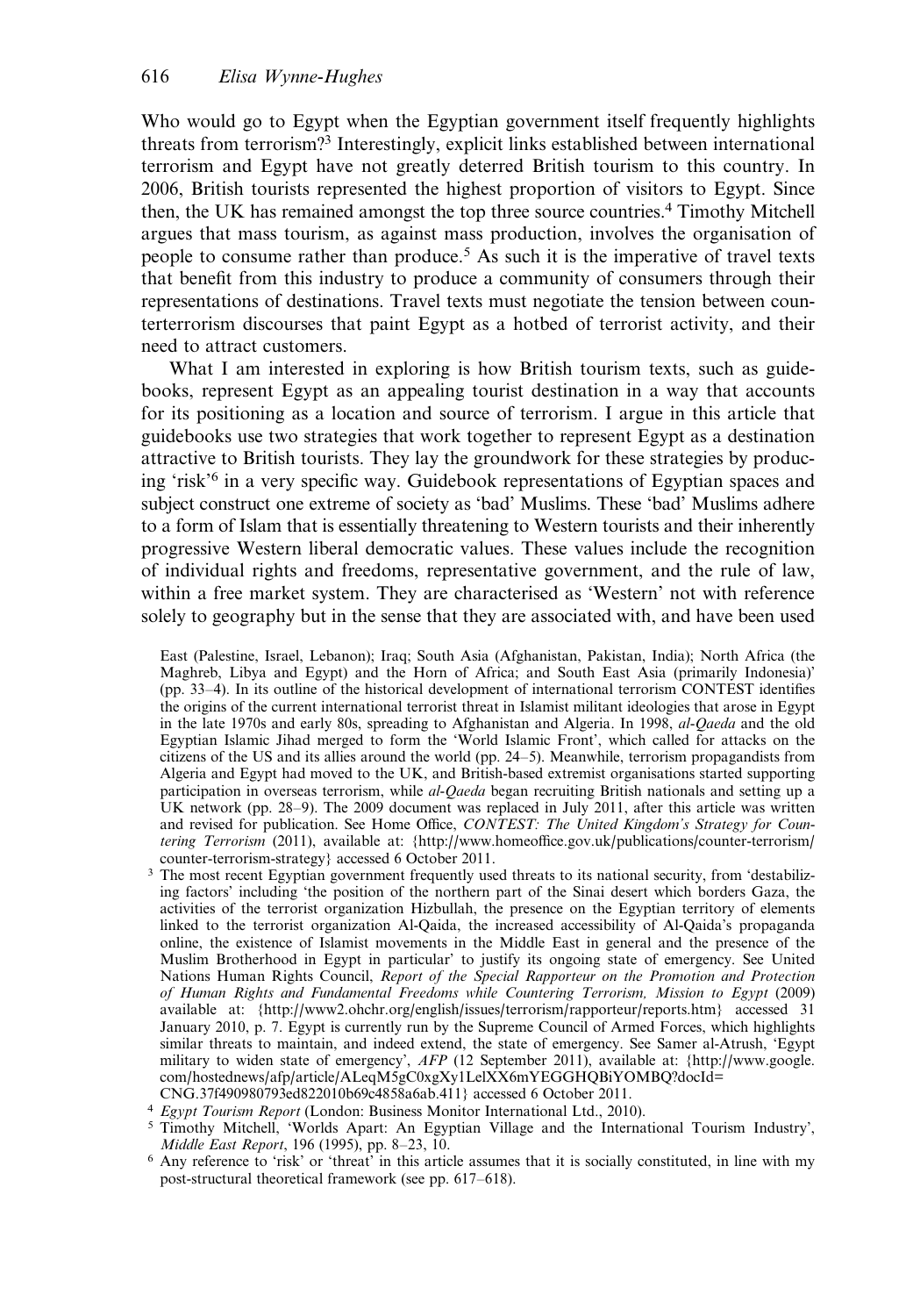historically to (re)produce, a 'West' and 'Western' subjects that are privileged and protected in relation to correspondingly constructed 'others'. Post-colonial theorists draw attention to the co-constitution of the so-called West and non-West, not only in terms of how the former has been defined in hierarchical opposition with the latter, but in terms of how they have selectively appropriated each others' ideas and practices.<sup>7</sup>

Having defined risk in this way, the first strategy guidebooks use to attract Western tourists is to justify Egyptian government measures that protect these tourists by locating 'bad' Muslims in 'states of exception', where their legal, political, and economic rights are suspended. The second guidebook strategy is to locate Western tourists in 'exceptional states', (re)producing subject positions and reified spaces that are inherently privileged and protected as they 'fit' along a timeline that ends with Western liberal democracy. In the context of contemporary iterations of liberalism, these strategies function together to construct Egyptian spaces and subjects as nonthreatening and appealing to tourists. Guidebooks thereby make risk known in a way that produces very specific solutions, justifying exceptions that privilege and protect the lives and rights of those seen as adhering to the values of Western liberal democracy.

These two strategies articulate intertextually<sup>8</sup> with tactics employed by UK and Egyptian counterterrorism discourses, which are part of the post 9/11 'war on terror' discourse. These discourses similarly justify and produce 'states of exception' and 'exceptional states' that together protect subjects and spaces that uphold Western liberal democratic values. These mutually constructed 'states' reveal the complex logic of exception that acts as an underlying principle of Western liberal democracy, protecting its values and (re)producing a particular world order. I argue that guidebooks not only account for terrorism, but also represent Egypt in a way that largely reinforces the discourses of British and Egyptian counterterrorism strategies, revealing the constitutive role of tourism in international politics.

## Producing discourse: articulation and representation

To make this argument I perform a post-structural discourse analysis of guidebooks and UK and Egyptian counterterrorism strategies. When I use the term 'discourse' I refer to systems of signification that (re)produce meanings about the social world, ordering its subjects and objects accordingly. I refer to the constituent parts of discourses as 'elements', which include a broad range of 'materials' including artefacts, sites, and practices. A discourse is produced when, in a particular context, dispersed elements come to share a regularity or logic in their meanings, coming to be related

<sup>7</sup> See Anna Agathangelou, '''Sexing'' Globalization in International Relations: Migrant Sex and Domestic Workers in Cyprus, Greece and Turkey', in Geeta Chowdhry and Sheila Nair (eds), Power, Postcolonialism and International Relations: Reading Race, Gender and Class (New York: Routledge, 2004), pp. 142–69; Marshall J. Beier, International Relations in Uncommon Places: Indigeneity, Cosmology, and the Limits of International Theory (London: Palgrave MacMillan, 2005); Derek Gregory, The Colonial Present (Malden; Oxford; Victoria: Blackwell Publishing, 2004), pp. 4–5; Edward W. Said, Orientalism (London: Penguin Books, 2003); Edward W. Said, Culture and Imperialism (New York: Vintage Books, 1994); Laura Ann Stoler, Race and the Education of Desire: Foucault's History of Sexuality and the Colonial Order of Things (Durham; London: Duke University Press, 1995).

<sup>8</sup> See pp. 617–618 for definitions.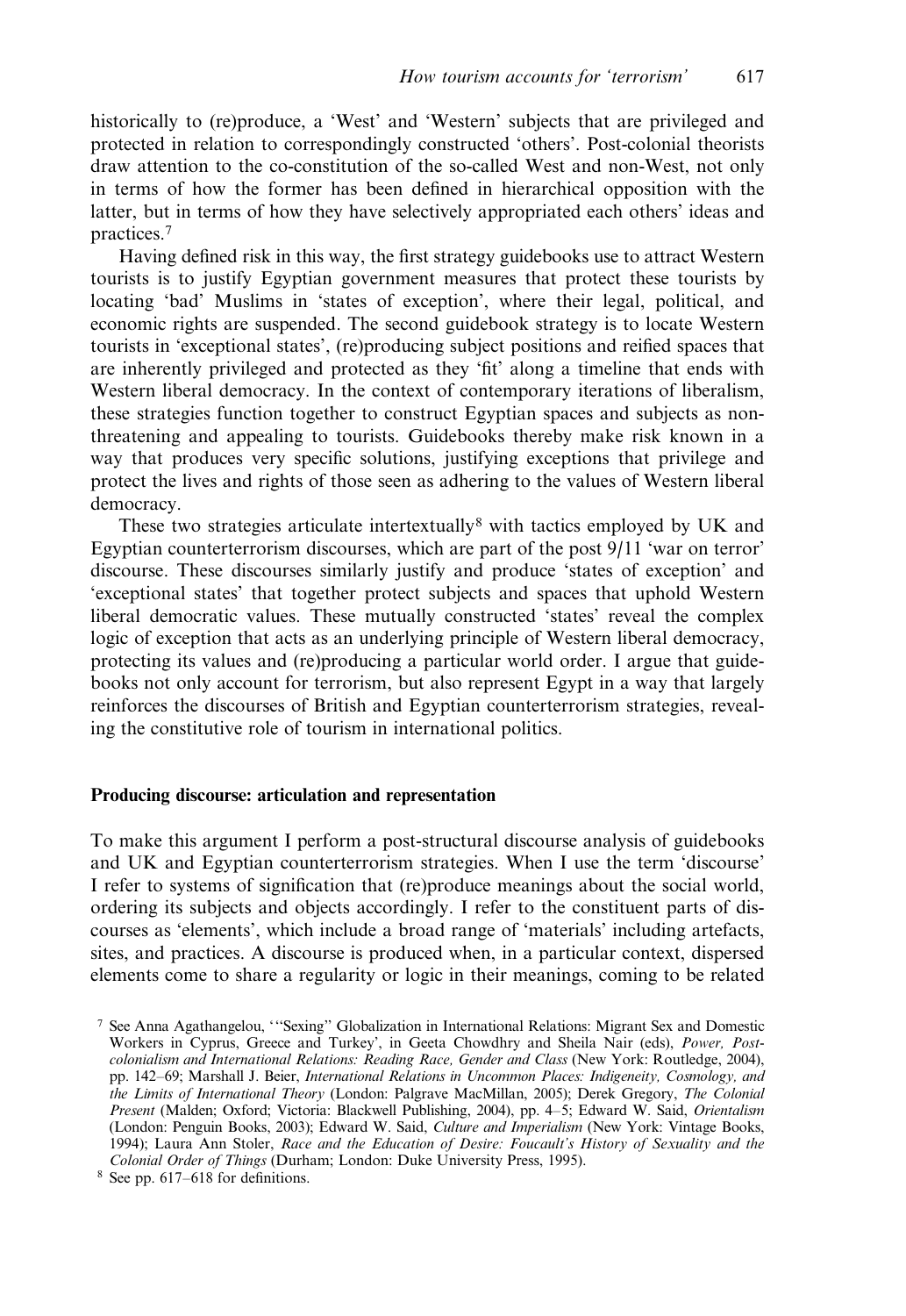in a way that constitutes a partial fixity, taken as natural or true.9 A discourse, though not arbitrary, is always unstable, incomplete and contingent, allowing for articulations to occur that may redirect or reinforce it.<sup>10</sup> The dominant tourism discourse, for instance, relies on binaries of home/away, tourist/local, authentic/commodified, work/ leisure, and virtue/pleasure, which are reinforced within tourism scholarship and popular discourses.<sup>11</sup> Binaries function to differentiate two terms in a way that mutually defines them, often privileging one over the other. These binaries, many of which are embedded in colonial representations and social relations, shape people's understandings of themselves and the world, influencing their practices in ways that reinforce these logics.

Guidebook representations play a role in the production of these tourism discourses. In this article, I examine how guidebook representations also articulate with and reinforce other dominant discourses, specifically 'war on terror' discourses that protect a Western liberal order. By 'articulation' I refer to the process that partially fixes meaning by discursively linking the elements of discourses, making them intelligible through chains of connotations with other discourses, and in the process altering their identity as the relation between them produces new meanings.<sup>12</sup> Representational practices are one way that meanings are partially fixed through the articulation and repetition of particular truths in a specific context. Jutta Weldes argues that through the process of articulation, elements of discourses are recombined to produce 'contingent and contextually specific representations of the world' that give its elements particular meanings. Through the repetition of these representations, these meanings become naturalised, shaping the way that people understand and act in the world.<sup>13</sup> In examining representational practices I am not, however, trying to

<sup>9</sup> See Stuart Hall, 'Signification, Representation, Ideology: Althusser and the Post-Structuralist Debates', Critical Studies in Media Communication, 2:2 (1985), pp. 91–114, 104; Ernest Laclau and Chantal Mouffe Hegemony and Socialist Strategy: Towards a Radical Democratic Politics (London: Verso, 1985), p. 106; Roxanne Lynn Doty, Imperial Encounters (Minneapolis: University of Minnesota Press, 1996), p. 309; Jutta Weldes, Constructing National Interests: The United States and the Cuban Missile Crisis (Minneapolis: University of Minnesota Press, 1999), p. 98; Gillian Rose, Visual Methodologies: An Introduction to the Interpretation of Visual Materials (London: Sage, 2001), p. 138; Sara Mills, Discourse, 2nd edn (London: Routledge, 2004), p. 17.

<sup>&</sup>lt;sup>10</sup> See Hall, 'Signification, Representation, Ideology', p. 94; Laclau and Mouffe, *Hegemony and Socialist* Strategy, p. 110.

<sup>&</sup>lt;sup>11</sup> See John Urry, The Tourist Gaze: Leisure and Travel in Contemporary Societies (London: Sage Publications, 1990); John Urry, Consuming Places (London; New York: Routledge, London, 1995); Edward M. Bruner, 'The Transformation of Self in Tourism', Annals of Tourism Research, 18 (1991), pp. 238-50; Edward M. Bruner, 'Tourism in the Balinese Borderzone', in Sharon Bohn Gmelch (ed.), Tourists and Tourism: A Reader (Illinois: Waveland Press, 2004), pp. 219–38; Edward M. Bruner, Culture on Tour: Ethnographies of Travel (Chicago: University of Chicago Press, 2005); Tom Selwyn, 'Introduction', in Tom Selwyn (ed.), The Tourist Image: Myths and Myth Making in Tourism (Chichester: John Wiley and Sons, 1996), pp. 1–31; Adrian Franklin and Michael Crang, 'The Trouble with Tourism and Travel Theory?', Tourist Studies, 1:1 (2001), pp. 5–22; John P. Taylor, 'Authenticity and Sincerity in Tourism', Annals of Tourism Research, 28:1 (2001), pp. 7–26; Erik Cohen, 'Backpacking: Diversity and Change', in Sharon Bohn Gmelch (ed.), *Tourists and Tourism: A Reader* (Illinois: Waveland Press, 2004), pp. 389–405; Chris Rojek and John Urry, 'Introduction', in Chris Rojek and John Urry (eds), Touring Cultures: Transformations of Travel and Theory, 4th edn (London: Routledge, 2004), pp. 1– 19; Debbie Lisle, 'Gazing at Ground Zero: Tourism, Voyeurism and Spectacle', Journal for Cultural Research, 8:1 (2004), pp. 3–21; Debbie Lisle, The Global Politics of Contemporary Travel Writing (Cambridge: Cambridge University Press, 2006); Debbie Lisle, 'Humanitarian Travels: Ethical Communication in Lonely Planet Guidebooks', Review of International Studies, 34 (2008), pp. 155–72.

<sup>&</sup>lt;sup>12</sup> See Laclau and Mouffe, Hegemony and Socialist Strategy, p. 10; Weldes, Constructing National Interests, p. 99.

<sup>13</sup> Weldes, Constructing National Interests, p. 99.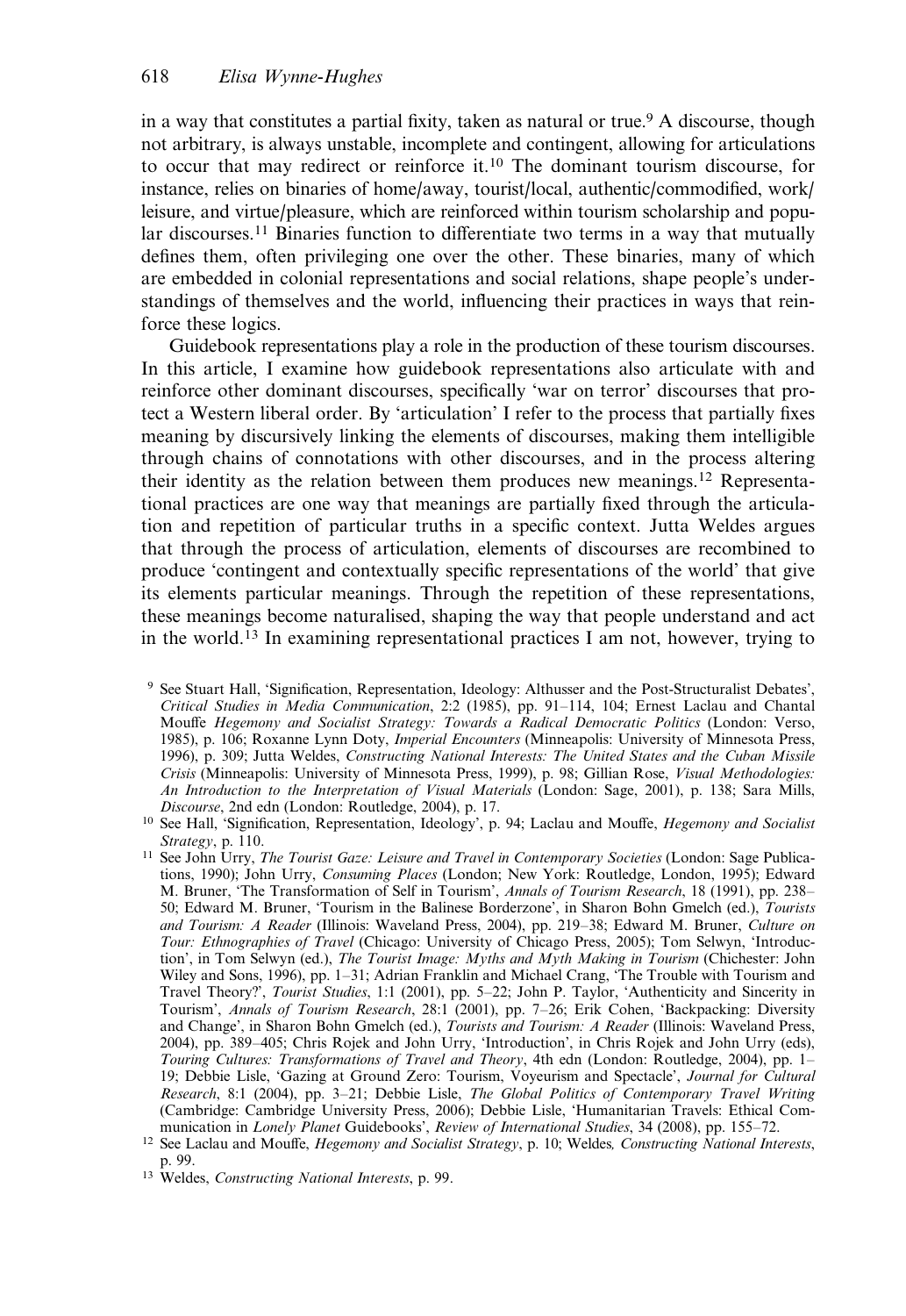find the 'reality' behind them but understand them rather as constitutive. As Edward W. Said argues, 'there is no such thing as a delivered presence, but a re-presence, or a representation',14 contending that objects and subjects do not pre-exist their constitution through representational practices.

For the purposes of this article I define representational practices broadly. My discourse analysis examines not only textual and visual representations, such as the words and images found in guidebooks, but also the practices of policymaking and the organisation of spaces that function to represent Egypt. Specifically it analyses the Lonely Planet: Egypt  $(LP)$  and The Rough Guide: Egypt  $(RG)$ , <sup>15</sup> two of the most popular guidebooks in the world.16 These texts are produced by and for Western, and mainly British, tourists; they are published in the  $UK^{17}$  and reveal their audience by, among other things, citing travel advisories from the Australian, British, Canadian, New Zealand, Irish, and US governments as recommended pre-departure reading.<sup>18</sup> Guidebooks construct themselves as a mediator between tourists, their locations and local populations, taking the role of human guides,<sup>19</sup> but as Debbie Lisle points out these texts are not neutral but 'framed in advance by the ethical vision of the company'.20 This article analyses the corresponding logics and resonances in guidebooks' textual and visual representations rather than how these are received and acted upon by tourists themselves. It was written in the context of extensive fieldwork in Cairo as part of a research project on the international politics of tourism.

To understand how guidebook representations articulate intertextually with those found in UK and Egyptian counterterrorism I study both primary and secondary sources. I examine UK counterterrorism discourse through a discursive analysis of the textual representational practices found in Pursue Prevent Protect Prepare, also known as CONTEST, the country's strategy for countering international terrorism, published by the British Home Office in 2009.21 I analyse the representational practices of Egyptian counterterrorism by drawing on secondary sources that discuss the discourses (re)produced by the most recent Egyptian government and by economic elites.<sup>22</sup> To further explore Egyptian counterterrorism strategies I analyse a 2009

- <sup>20</sup> Lisle, 'Humanitarian Travels', p. 161.
- <sup>21</sup> The 2009 document was replaced in July 2011, after this article was written and revised for publication, but is subject to similar critiques. See Home Office, CONTEST: The United Kingdom's Strategy for Countering Terrorism (2011), available at: [{http://www.homeoffice.gov.uk/publications/counter-terrorism/](http://www.homeoffice.gov.uk/publications/counter-terrorism/counter-terrorism-strategy) [counter-terrorism-strategy](http://www.homeoffice.gov.uk/publications/counter-terrorism/counter-terrorism-strategy)} accessed 6 October 2011. For a summary of the changes and initial critiques see 'Updated anti-extremism strategy published', BBC News (8 June 2011), available at: {[http://](http://www.bbc.co.uk/news/uk-13679360) [www.bbc.co.uk/news/uk-13679360](http://www.bbc.co.uk/news/uk-13679360)} accessed 6 October 2011.
- <sup>22</sup> These include Robert Vitalis, 'Middle East on the Edge of the Pleasure Periphery', Middle East Report, 196 (1995), pp. 2–7; Timothy Mitchell, 'Making the Nation: The Politics of Heritage in Egypt', in Nezar AlSayyad (ed.), Consuming Tradition, Manufacturing Heritage: Global Norms and Urban Forms in the Age of Tourism (London: Routledge, 2001), pp. 212–39; Eric Denis, 'Cairo as Neo-Liberal Capital? From Walled City to Gated Communities', in Diane Singerman and Paul Amar (eds), Cairo

<sup>14</sup> Said, Orientalism, p. 21.

<sup>15</sup> Matthew D. Firestone, Zora O'Neill, Anthony Sattin, and Rafael Wlodarski, Lonely Planet Egypt, 9th edn (Hawthorne: Lonely Planet Publications, 2008); Dan Richardson and Daniel Jacobs, The Rough Guide to Egypt, 7th edn (New York; London; Delhi: Rough Guides, 2007).

<sup>16</sup> Lisle, 'Humanitarian Travels', p. 166.

<sup>&</sup>lt;sup>17</sup> BBC Worldwide acquired a 75 per cent share in the Lonely Planet in 2009. Lonely Planet, 'About Lonely Planet', website, available at: {<http://www.lonelyplanet.com/about/>} accessed 31 January 2010. Rough Guides Ltd has its headquarters in London. Rough Guide, 'Welcome to Rough Guides', website, available at: {<www.roughguides.com>} accessed 31 January 2010.

<sup>&</sup>lt;sup>18</sup> Firestone et al., *Lonely Planet Egypt*, p. 507; Richardson and Jacobs, *Rough Guide to Egypt*, p. 74.

<sup>&</sup>lt;sup>19</sup> Deborah P. Bhattacharyya, 'Mediating India: An Analysis of a Guidebook', Annals of Tourism Research, 24:2 (1997), pp. 371–89.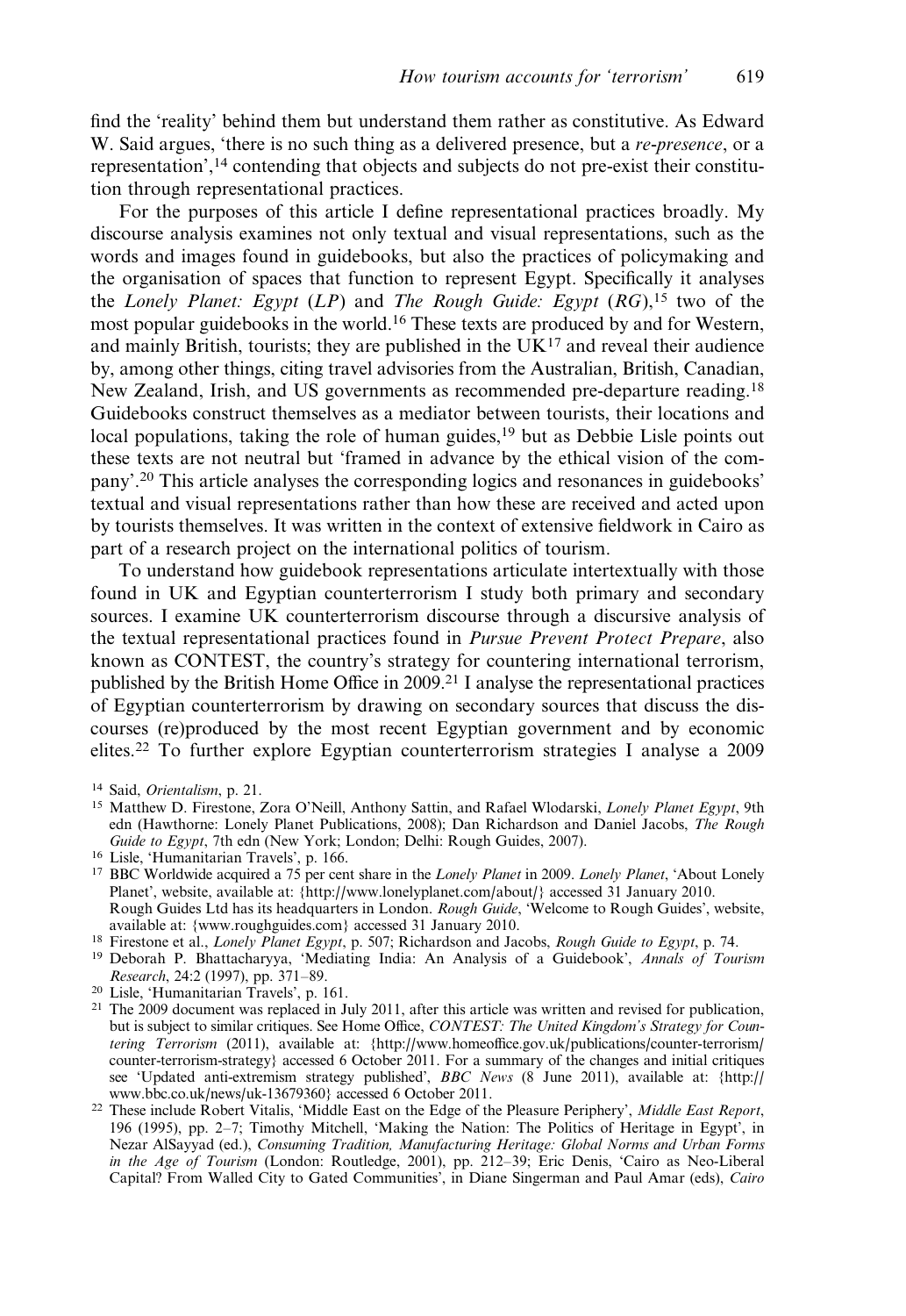report from 'The Special Rapporteur on the Promotion and Protection of Human Rights and Fundamental Freedoms while Countering Terrorism' (SRS).<sup>23</sup> The representations found in UK and Egyptian counterterrorism discourses articulate intertextually with guidebooks' representations in the sense that the latter are made intelligible and reinforced not in isolation but through the meanings produced by the former.<sup>24</sup>

In my analysis I seek to identify key intertextually articulated themes, logics or regularities, which produce the particular claims to truth or conditions of possibility that constitute a discourse. I also pay attention to complexities, instabilities, contradictions, and indeed exclusions, as well as whether and how these are reconciled.<sup>25</sup> In so doing I am not looking to characterise these articulated discourses as fixed, but rather to understand how they articulate in specific spatio-temporal contexts to produce very particular, contingent, and complex representations, with the associated asymmetries, boundaries, and exclusions they require and reproduce. Specifically I examine how current representations of Egyptian and tourist spaces and subjects in guidebooks articulate intertextually with UK and Egyptian counter-terror discourses to produce states of exception and exceptional states required to (re)produce the current Western liberal order.

## Producing risk: representation of Egyptian spaces and subjects

Guidebooks depict Egypt as an appealing tourist destination, accounting for 'terrorism' in their representations of the specific subjects and spaces posing a risk to Western tourists. These representations shape how this risk is known and managed in a way that articulates intertextually with UK and Egyptian counterterrorism discourses and strategies. Guidebooks construct risk by highlighting two extremes of Egyptian society, one of which poses an inherent threat to Western tourists and their values. The RG highlights the oppositions between the 'rich and poor, westernization and traditionalism, complacency and desperation'.<sup>26</sup> The  $LP$  guide similarly depicts one

Cosmopolitan: Politics, Culture and Urban Space in the New Middle East (Cairo: The American University in Cairo Press, 2006), pp. 47–71; Yasser Elsheshtawy, 'Urban Transformations: Social Control at al-Rifa'i Mosque and Sultan Hasan Square', in Diane Singerman and Paul Amar (eds), Cairo Cosmopolitan: Politics, Culture and Urban Space in the New Middle East (Cairo: The American University in Cairo Press, 2006), pp. 295–312; Petra Kuppinger, 'Pyramids and Alleys: Global Dynamics and Local Strategies in Giza', in Diane Singerman and Paul Amar (eds), Cairo Cosmopolitan: Politics, Culture and Urban Space in the New Middle East (Cairo: The American University in Cairo Press, 2006), pp. 313– 44; Diane Singerman and Paul Amar, 'Introduction: Contesting Myths, Critiquing Cosmopolitanism, and Creating the New Cairo School of Urban Studies', in Diane Singerman and Paul Amar (eds), Cairo Cosmopolitan: Politics, Culture and Urban Space in the New Middle East (Cairo: The American University in Cairo Press, 2006), pp. 1–46; Caroline Williams, 'Reconstructing Islamic Cairo: Forces at Work', in Diane Singerman and Paul Amar (eds), Cairo Cosmopolitan: Politics, Culture and Urban Space in the New Middle East (Cairo: The American University in Cairo Press, 2006), pp. 269–94; L. L. Wynn, Pyramids and Nightclubs: A Travel Ethnography of Arab and Western Imaginations of Egypt, from King Tut and a Colony of Atlantis to Rumors of Sex Orgies, Urban Legends about a Marauding Prince, and Blonde Belly Dancers (Austin: University of Texas Press, 2007).

<sup>&</sup>lt;sup>23</sup> United Nations Human Rights Council, Report of the Special Rapporteur on the Promotion and Protection of Human Rights and Fundamental Freedoms while Countering Terrorism, Mission to Egypt (2009) available at: [{http://www2.ohchr.org/english/issues/terrorism/rapporteur/reports.htm](http://www2.ohchr.org/english/issues/terrorism/rapporteur/reports.htm)} accessed 31 January 2010.

<sup>&</sup>lt;sup>24</sup> Rose, Visual Methodologies, p. 136.

<sup>25</sup> Ibid., pp. 150–8.

<sup>&</sup>lt;sup>26</sup> Richardson and Jacobs, *Rough Guide to Egypt*, p. 83.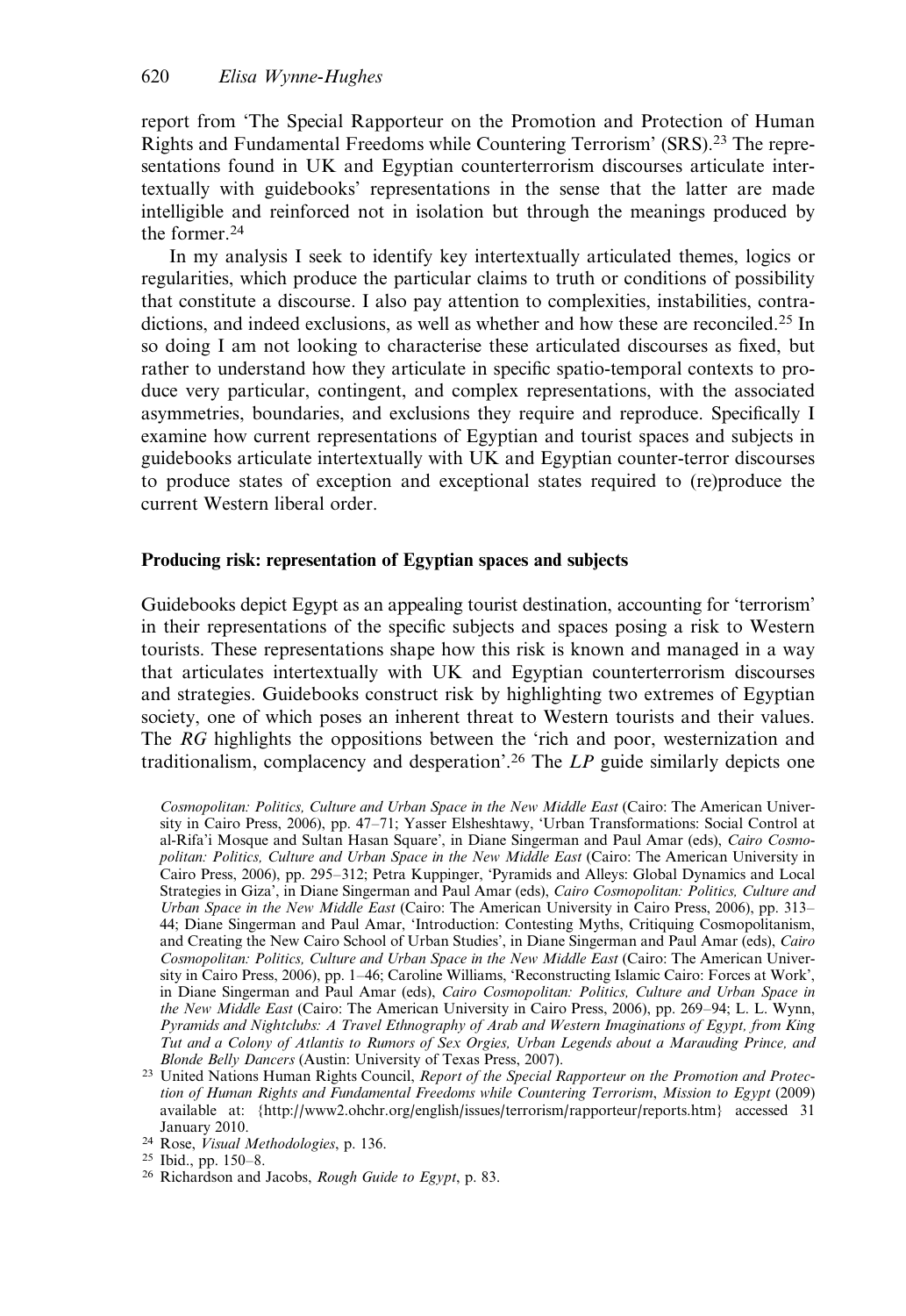extreme of society as made up of those for whom 'all is God's will', that represent 'traditional conservatism', 'reinforced by poverty', and that foam at the mouth over the US's unwavering support for Israel. On the other extreme are those 'who never set foot in a mosque until the day they are laid out in one', who can afford to eat at McDonald's and regularly travel to the US.<sup>27</sup> Guidebooks thereby differentiate between these two extremes of Egyptian society based on their religiosity, which guidebooks connect with their class and level of support for the West.<sup>28</sup>

Having constructed this duality, guidebooks go on to depict Islam,<sup>29</sup> and its associations with poverty and terrorism, in a way that suggests that those at the more religious extreme of society are inherently different from, and indeed threatening to, tourists. Both guidebooks highlight how Islam means 'submission',<sup>31</sup> and go on to describe how it 'permeates'<sup>31</sup> or 'pervades'<sup>32</sup> Egyptian life. The  $LP$  mentions twice how 'it's there'33 or 'prevails'<sup>34</sup> at an 'almost subconscious'<sup>35</sup> or 'unconscious' level.<sup>36</sup> In so doing guidebooks suggest an adherence to Islam that is automatic, passive – even innate – rather than rational. They associate the religious extreme of society with a form of Islam that is conservative and static. The RG historicises this form of Islam as a branch that broke from the West, discouraged innovation, and became static, in direct opposition to the 'west's secularism and materialism'.<sup>37</sup> The assumptions behind the RG's characterisation of Islam articulate with much of Western liberal social theory, which is based on a narrative of progress and reason that associates the presence of religion in the political and public – rather than solely private – realm with reactionary backwardness and as an obstacle to modernisation.38 The guidebook thereby suggests an inherent connection between this branch of Islam and economic backwardness, functioning to naturalise secularism and capitalism, key tenets of Western liberal democracy, as crucial to progress.

Guidebooks also suggest that terrorism is inherent to this form of Islam, depicting it as essentially violent, anti-Western, and requiring absolute compliance from its followers. The  $RG$  and  $LP$  identify the terrorist groups carrying out attacks in Egypt as motivated by a hatred for the West, non-Muslims, and the secular Egyptian

<sup>27</sup> Firestone et al., Lonely Planet Egypt, pp. 63–4, 16.

<sup>&</sup>lt;sup>28</sup> These two extremes are also differentiated based on the status of women in each (Firestone et al., Lonely Planet Egypt, pp. 63–4, 16). In the interests of space, however, I have chosen to focus on how guidebooks differentiate between the extremes of Egyptian society based on religiosity, class, and level of support for the West.

<sup>&</sup>lt;sup>29</sup> Firestone et al., *Lonely Planet Egypt*, pp. 63–8; Richardson and Jacobs, *Rough Guide to Egypt*, pp. 6, 785–7.

<sup>&</sup>lt;sup>30</sup> Firestone et al., *Lonely Planet Egypt*, p. 66; Richardson and Jacobs, *Rough Guide to Egypt*, pp. 6, 785.

<sup>&</sup>lt;sup>31</sup> Firestone et al., *Lonely Planet Egypt*, p. 63.

<sup>&</sup>lt;sup>32</sup> Richardson and Jacobs, Rough Guide to Egypt, p. 6.

<sup>33</sup> Firestone et al., Lonely Planet Egypt, p. 63.

<sup>34</sup> Ibid., p. 66.

<sup>35</sup> Ibid., p. 63.

<sup>36</sup> Ibid.

 $37$  Richardson and Jacobs, *Rough Guide to Egypt*, pp. 787–8.

<sup>38</sup> Shampa Biswas, 'The ''New Cold War'': Secularism, Orientalism and Postcoloniality', in Geeta Chowdhry and Sheila Nair (eds), Power, Postcolonialism and International Relations: Reading Race, Gender and Class (New York: Routledge, 2004), pp. 187–8. Modernisation theory, which developed after World War II, portrays Western liberal democracy as a universal final stage in the transition from 'pre-modern/ traditional' to 'modern' societies according to a teleological model of development. Other countries are read, evaluated, and managed according to this 'stages of growth model'. See Jonathan Crush, Power of Development (London; New York: Routledge, 1995), pp. 9–10.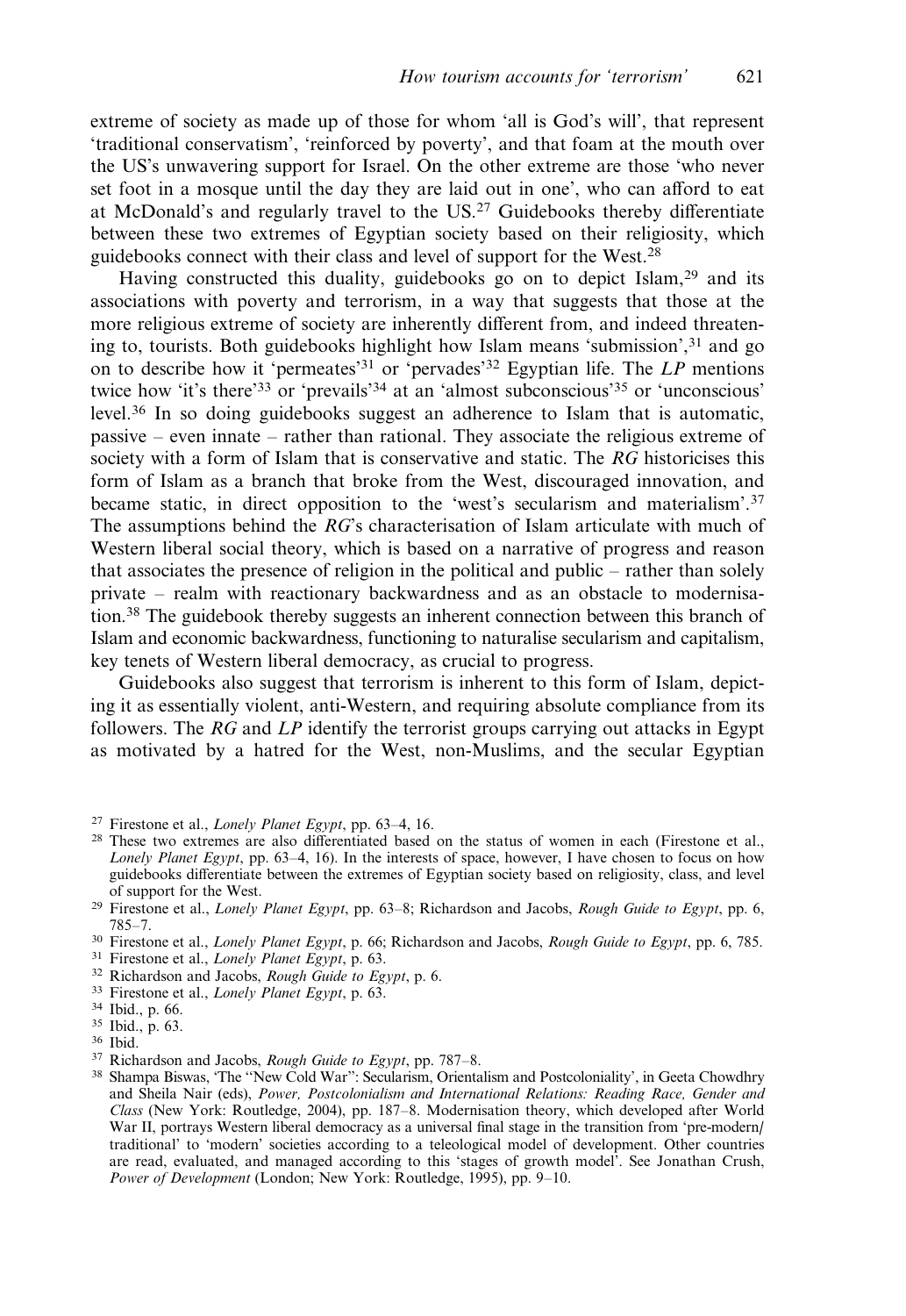state.<sup>39</sup> They outline how most of these attacks have taken place against Western tourists,<sup>40</sup> asserting that 'jihadist militants do see any non-Muslim foreigner as a potential target'.<sup>41</sup> Guidebooks hold the Muslim Brotherhood and their 'pro-Islamist family' responsible for most attacks and highlight their links with al-Qaeda.<sup>42</sup>

The LP partly contextualises terrorists' grievances, arguing that Egypt's Islamists are a 'political response to harsh socio-economic conditions' and a repressive political system.<sup>43</sup> The guide highlights the work ethic and community spirit of the majority of Egyptians, thereby positioning them as 'victims' of underdevelopment who have been denied equality of opportunity.<sup>44</sup> However, the LP depicts Egypt's political and economic underdevelopment as wholly endogenous, due to the government's failure to fully implement economic liberalisation, 'Western-style democracy', and human rights.<sup>45</sup> By failing to question the goals of liberal democracy, the  $LP$  functions to locate Egypt as behind in a linear understanding of historical progression according to Western notions of development. Guidebook representations of terrorism in Egypt fail to contextualise Egypt's political and economic relationship with the West, which might mean admitting some Western complicity in terrorists' grievances. They point out only that Egypt has become dependent on US aid,<sup>46</sup> which if anything positions the West as a benefactor. At the same time guidebooks obscure the role played by European powers to encourage debt in the nineteenth century, which led to the British occupation,<sup>47</sup> and the role of Western liberalisation policies<sup>48</sup> since the 1990s,  $49$  which have increased the gap between rich and poor in Egypt.<sup>50</sup> Guidebook tourists are similarly positioned as unquestionably superior and altruistic benefactors who make sustainable consumer choices, starting with their choice of guidebook that recommends – and itself makes – financial donations to counteract the effects of underdevelopment.<sup>51</sup> In so doing guidebooks fail to question the role

<sup>39</sup> Richardson and Jacobs, *Rough Guide to Egypt*, pp. 57–8; Firestone et al., *Lonely Planet Egypt*, pp. 44–5.

- <sup>41</sup> Richardson and Jacobs, Rough Guide to Egypt, pp. 57–8.
- 42 Ibid., pp. 134, 783, 789; Firestone et al., Lonely Planet Egypt, pp. 44-5.
- <sup>43</sup> Firestone et al., Lonely Planet Egypt, p. 44.
- <sup>44</sup> Ibid., p. 64.
- <sup>45</sup> Ibid., pp. 64, 44–5.
- 46 Richardson and Jacobs, Rough Guide to Egypt, p. 781; Firestone et al., Lonely Planet Egypt, p. 16.
- <sup>47</sup> For more details see Wynn, Pyramids and Nightclubs, pp. 58, 64; F. Robert Hunter, 'Tourism and Empire: The Thomas Cook and Son Enterprise on the Nile, 1868–1914', Middle Eastern Studies, 40:5 (2004), pp. 28–54.
- <sup>48</sup> For more detail on such liberalisation policies see Manfred B. Steger and Ravi K. Roy, Neoliberalism: A Very Short Introduction (Oxford: Oxford University Press, 2010), pp. 19–20.
- <sup>49</sup> See Thomas Richter and Christian Steiner, 'Politics, Economics and Tourism Development in Egypt: Insights into the Sectoral Transformation of a Neo-Patrimonial Rentier State', Third World Quarterly, 29:5 (2008), pp. 939–59; Matthew Gray, 'Economic Reform, Privatization and Tourism in Egypt', Middle Eastern Studies, 34:2 (1998), pp. 91–112.
- <sup>50</sup> Indeed, although Egypt has been referred to as the International Monetary Fund's 'model pupil' ('The IMF's Model Pupil', Economist, 350:8111 [1999] pp. 4–7), enjoying foreign direct investment of 13 billion in 2008 and growth rates of around 7 per cent, this 'success' has only benefitted the top 10 per cent of society and absolute poverty has grown from 16.7 per cent to 20 per cent in the last 10 years. Jack Shenker, 'And Rich Got Richer', The Guardian (8 November 2009), available at: {<http://www.guardian.co.uk/commentisfree/2009/nov/08/egypt-imf>} accessed 11 February 2011. See also Timothy Mitchell, 'No Factories, No Problems: The Logic of Neo-Liberalism in Egypt',
- Review of African Political Economy, 26:82 (1999), pp. 455–68, 460–1, 463. <sup>51</sup> Guidebooks outline their contributions to charity projects that are meant to address the environmental and social effects of tourism, largely through development and carbon offsetting schemes, recommending that tourists themselves contribute to these schemes. They also give tips on economically and

<sup>&</sup>lt;sup>40</sup> Firestone et al., *Lonely Planet Egypt*, p. 45; Richardson and Jacobs, *Rough Guide to Egypt*, pp. 57–8, 783.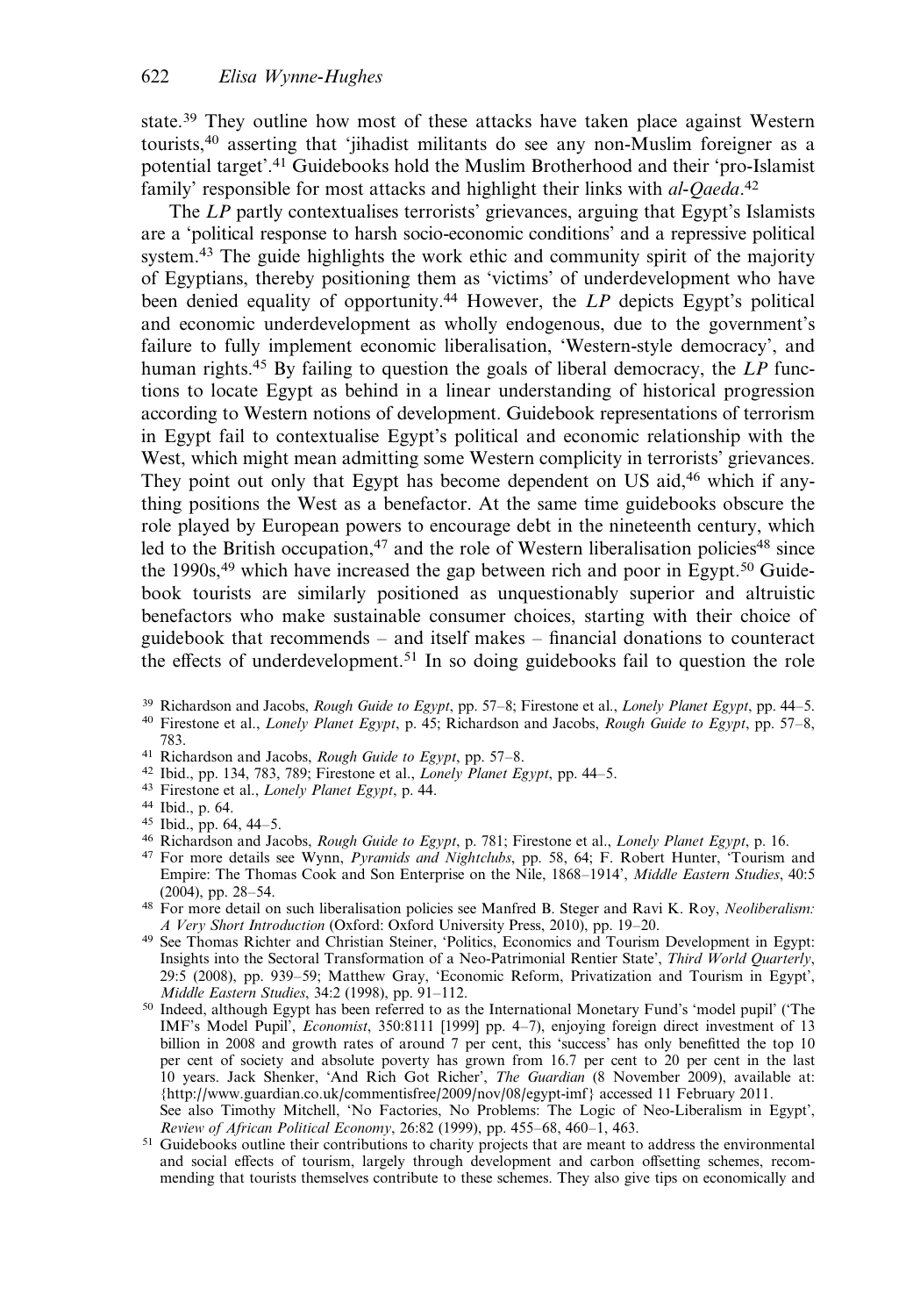of Western tourism in colonialism and asymmetrical economic development,<sup>52</sup> instead naturalising individualised market-based solutions and charity to overcome underdevelopment. Without such contextualisation, terrorists' violent anti-Western stance, and consequent violence towards tourists, are constructed as irrational and indeed essential to a form of Islam that requires automatic 'submission' from its followers. This essentialised threat, positioned as it is in opposition to the altruistic West and its subjects, functions to imply that the West and its tourists are economically and morally superior through their adherence to Western liberal values that emphasise rational thinking, secularism, and autonomy. Guidebooks' representations of Egyptian subjects thereby make risk known in a very particular way, suggesting that, in Egyptian spaces, Western tourists are constantly under threat from an inherently violent and irrational sector of society.

Guidebook representations articulate intertextually with British and Egyptian counterterrorism discourses that construct similarly defined spaces and threatening subjects. CONTEST, the UK counterterrorism strategy released by the Home Office in 2009, defines and seeks to detect those states and citizens 'vulnerable' to radicalisation and involvement in international terrorism. CONTEST does not assume that all Muslims are terrorists but links a form of Islam – directly and indirectly connected with *al-Qaeda* and its ideology<sup>53</sup> – with violence. It argues that this new form of international terrorism,54 involving indiscriminate violence to cause maximum civilian casualties, has an explicitly religious agenda to establish a new world order as a duty to the Islamic faith.<sup>55</sup> CONTEST thereby articulates intertextually with guidebooks to identify and similarly define the specific spaces and subjects that pose a risk based on their adherence to a particular form of Islam. Any other CONTEST representations of potential terrorist states and subjects, which associate them with 'underdevelopment' and a hatred for the West and its values, therefore presuppose that they are Muslim.

Having established a form of Islam as the basis for terrorism, CONTEST follows the guidebooks' approach of effacing Western complicity in the origins of international terrorism. It does so by explicitly asserting that, although *al-Qaeda* recruits members in the UK, the sources of inspiration and planning for terrorism are 'overseas'.<sup>56</sup> It also directly connects states, and individuals' 'vulnerability' to terrorist involvement with grievances related to their lower stage of political and economic development according to a Western liberal democratic model. However, like the LP, CONTEST identifies this underdevelopment as wholly endogenous to those (Muslim) states concerned, belying any Western involvement. Specifically, it contends

environmentally sustainable purchasing. The  $LP$  and  $RG$  encourage tourists to counteract the effects of underdevelopment in Egypt by supplementing people's income through tips or paying extra for taxis. Firestone et al., Lonely Planet, pp. 524, 480, 85, 18, 63; Richardson and Jacobs, Rough Guide to Egypt, pp. 28, 553.

- <sup>52</sup> Richter and Steiner explain that tourism was specifically encouraged by the IMF to compensate for Egypt's losses from the decline of oil rent revenues in the 1980s. Those benefitting from liberal structural adjustment policies are the small number of financial elites who own major Egyptian tour companies and tourism real estate, as well as Western tour companies and major international hotel chains. See Richter and Steiner, 'Politics, Politics, Economics and Tourism Development in Egypt', pp. 939, 951; Vitalis, 'Middle East on the Edge of the Pleasure Periphery', p. 7. Regarding the links between tourism and colonialism see p. 22.
- <sup>53</sup> Home Office, Pursue Prevent Protect Prepare, pp. 33–4.
- <sup>54</sup> Such international terrorism is explicitly differentiated from 'Irish-related terrorism' and 'domestic extremism' such as animal rights extremists. Home Office, Pursue Prevent Protect Prepare, p. 59.
- <sup>55</sup> Ibid., pp. 22, 28–9, 33–4, 36–7, 41–2.

<sup>56</sup> Ibid., pp. 28–9, 36, 85, 141.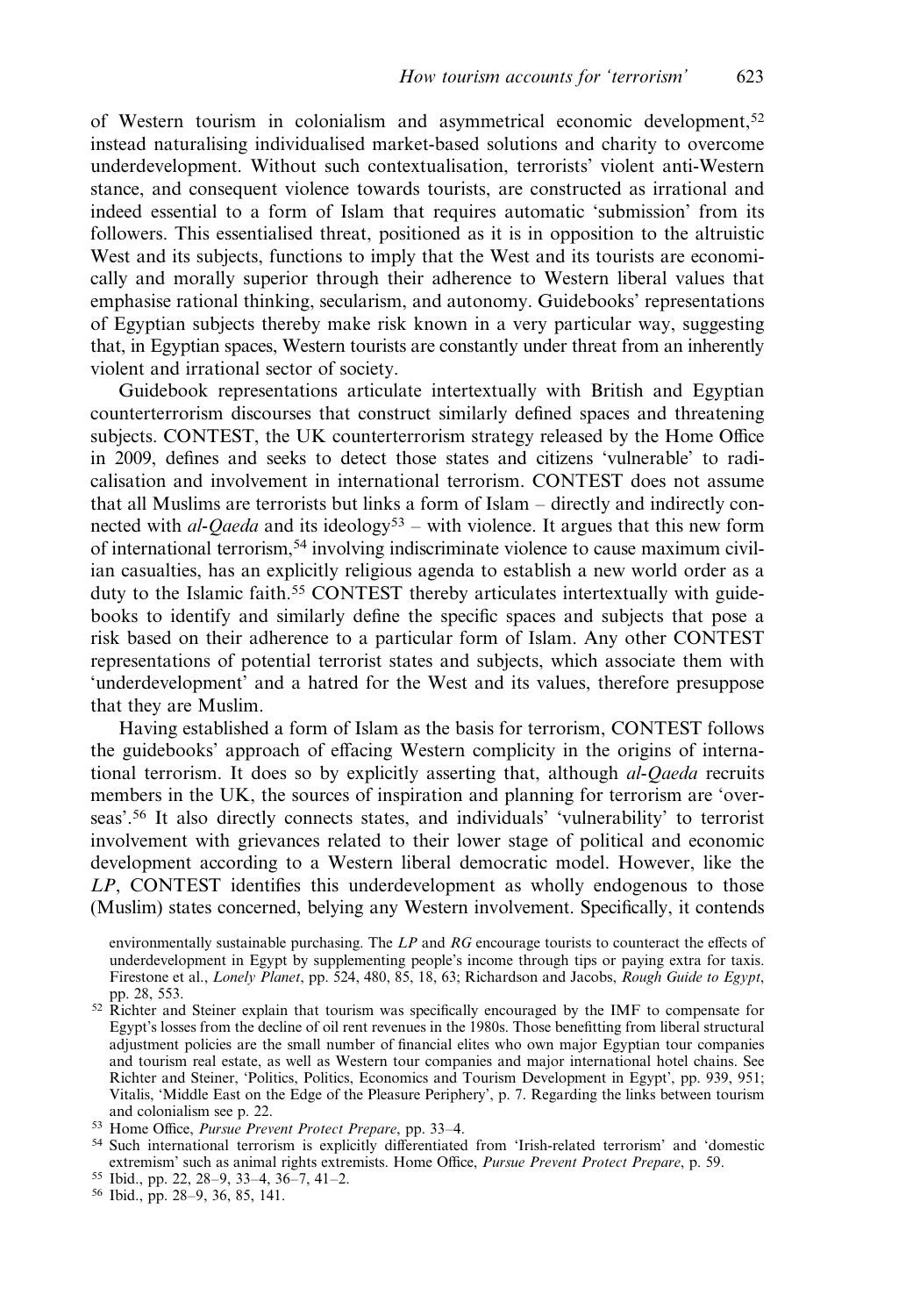that the origins of contemporary international terror networks lie in 'fragile and failed states' caused by 'economic collapse, poor governance, the abuse of human rights'.57 Meanwhile, those UK citizens vulnerable to radicalisation are identified as those (Muslims) who lack the opportunity to integrate due to social, economic, and political exclusions.58 Although CONTEST recognises that these are partly due to racial and religious discrimination, it also associates such exclusions with what is 'more generally a lack of affinity with and disconnect from family, community and state', suggesting that more inherent factors contribute to Muslims' lack of integration into modern, society.<sup>59</sup> Indeed, Shampa Biswas argues that, within Western secular discourse, religious fundamentalisms are often 'presented as (traditionalist) reactions to the dislocations and alienations of modernity,' connecting Islam with tradition and presupposing 'progressive secularization' according to the ideal of Western liberal democracy as the basis for modernisation.60 Insofar as it identifies a form of Islam with innate violence connected with endogenous 'underdevelopment', CONTEST articulates intertextually with guidebooks to construct Islam as inherently backward according to Western standards of progress.

At the same time, CONTEST associates (Muslims') vulnerability to terrorist involvement with an irrational hatred for the West and its rights, institutions and values. CONTEST outlines how (Muslim) states and citizens turn their local grievances into grievances against the West – and especially the US and UK – for causing or failing to remedy 'conflict, failure and suffering' in Islamic countries, arguing that the 'terrorist narrative' exploits such political events.<sup>61</sup> By effacing (almost) any Western responsibility for Muslim-terrorist grievances, and depicting the West as their target whether or not it intervenes in 'conflicts, failure and suffering', CONTEST suggests that targeting the West is irrational, and indeed based on an essential hatred for its rights, institutions, and values. According to this logic, anyone – or at least any Muslim – who criticises government policies and British values can be seen as 'at risk' of radicalisation, thereby foreclosing political dissent that is not based on prior acceptance of these policies and values. Indeed, CONTEST cites any support for 'US military withdrawal from Islamic countries' as an example of one of the 'political goals associated with Al Qa'ida'. By stating that 'it is from among those who  $\ldots$  hold these views that terrorist groups are able to recruit and survive', <sup>62</sup> CONTEST paints any (Muslims) who critique US and UK interventions as potential terrorists.

In so doing, CONTEST not only forecloses any British responsibility for Muslimterrorist grievances but simultaneously depicts the UK as altruistic in its international role. CONTEST outlines the UK's goal to remove barriers to 'vulnerable' states, and citizens' political, economic and social development and integration according to Western standards.63 CONTEST therefore argues that Britain's response to terror

<sup>57</sup> Home Office, Pursue Prevent Protect Prepare, p. 41.

<sup>58</sup> As examples of such exclusions, CONTEST cites specifically inequalities in education, health, housing, the labour market, along with a lack of social mobility, underemployment, and feelings of 'not being accepted or not belonging' (HO, Pursue Prevent Protect Prepare, pp. 89, 91, 44).

<sup>59</sup> Home Office, Pursue Prevent Protect Prepare, p. 44.

<sup>60</sup> Biswas, 'The ''New Cold War''', pp. 186, 190.

<sup>61</sup> Home Office, Pursue Prevent Protect Prepare, pp. 41–2, 43–6, 48, 50.

<sup>62</sup> Ibid., p. 45.

<sup>63</sup> CONTEST promotes supporting vulnerable individuals and states to develop through an increase in social and economic opportunities. The UK Department for International Development programmes, for example, specifically aims to reduce inequality, improve local governance and increase locals' access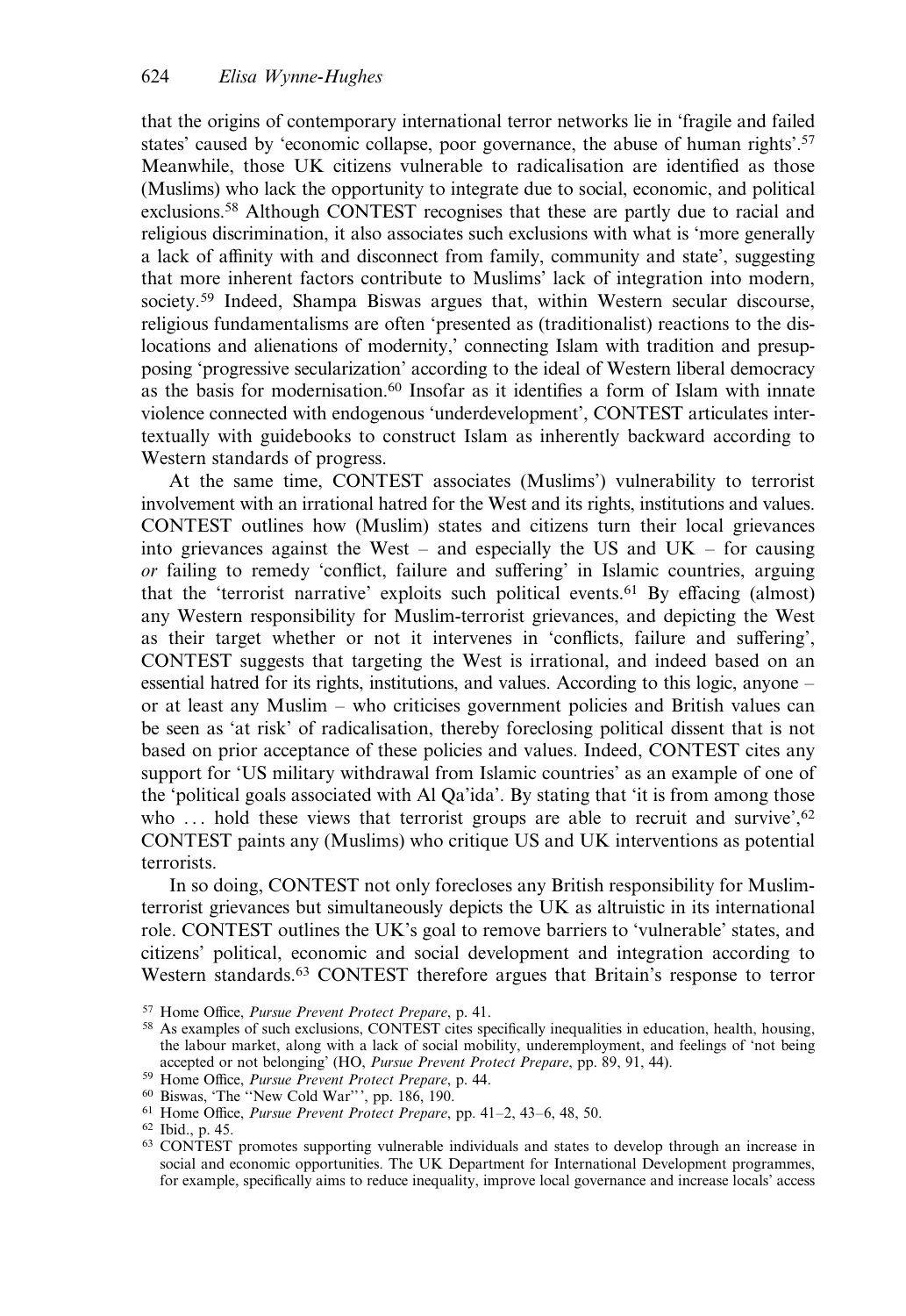'has at all times upheld the principles and values of the UK as a liberal democracy',64 which include 'human rights, the rule of law, legitimate and accountable government, justice, freedom, tolerance and opportunity for all'.<sup>65</sup> In this way, the UK and its subjects are positioned as superior in their universally derived and applied values, requiring protection against those without such values. CONTEST, like the guidebooks, constructs risk in a way that represents British values and lives as under constant threat from states and subjects that submit to the dictates of an inherently violent, backward and anti-Western religion.<sup>66</sup>

Like guidebooks and CONTEST, Egyptian counterterrorism discourses construct threatening spaces and subjects in ways that connect religion to violence and poverty. These discourses have been (re)produced by the most recent Egyptian government and economic elites both formally and informally, through local and national policies as well as more mundane discourses. Here I am not conflating economic elites with the state or vice versa, but rather identifying articulations between their representations that produce mutually constitutive discourses. The Mubarak government, for instance, positioned the government and country as under permanent threat of 'destabilisation' from, among other things, Islamist movements, such as the Muslim Brotherhood, and those linked to terrorist organisations such as al-Qaeda and Hezbollah, depicted as threatening to impede Egypt's move towards liberal democracy.<sup>67</sup> In opposition, the government represented itself as a preserver of 'proper, as opposed to excessive or incorrect, Islam',<sup>68</sup> a 'moderate rational enlightened' version of Islam that 'is in the national interest'.<sup>69</sup> State discourses articulate with guidebook representations that, although critical of the government's failure to implement Western liberal democracy, specifically describe the Egyptian government as part of the less religious extreme of society. The RG and LP depict the Mubarak government as supportive of the West and of progress along secular lines, emphasising how it was part of Bush's 'Coalition of the Willing'<sup>70</sup> and marginalises the Muslim Brotherhood.<sup>71</sup>

Representations in recent Egyptian counterterrorism discourses imply an inherent link between Islamist movements, violence and poverty by associating all three with the 'demographic masses' and urban spaces. Government and economic elite discourses have connected the general population and urban spaces with crime, disorder, violent protest, lawlessness, and nuisances.<sup>72</sup> These depictions draw on representations of

to justice and security. See Home Office, *Pursue Prevent Protect Prepare*, pp. 83, 85, 92, 97. CONTEST also recommends addressing individual grievances such as inequalities in education, health, housing, the labour market, lack of social mobility, and underemployment based on race and faith (2009), pp. 89, 91.

- <sup>64</sup> Home Office, Pursue Prevent Protect Prepare, p. 157.
- <sup>65</sup> Ibid., p. 56.

<sup>66</sup> CONTEST's threatening spaces and subjects, which articulate with those constructed by guidebooks, thereby similarly position UK subjects as superior responsible individuals, specifically emphasising their 'Britishness'.

- <sup>67</sup> UNHRC, Report of the Special Rapporteur on the Promotion and Protection of Human Rights and Fundamental Freedoms while Countering Terrorism, Mission to Egypt, p. 7; Sarah Carr, 'UN Expert Issues Damning Report on Egypt's Counterterrorism Measures', The Daily News Egypt (29 October 2009), available at: [{http://www.thedailynewsegypt.com/article.aspx?ArticleID=25502}](http://www.thedailynewsegypt.com/article.aspx?ArticleID=25502) 18 January 2010.
- <sup>68</sup> Lila Abu-Lughod, Local Contexts of Islamism in Popular Media (Amsterdam: Amsterdam University Press, 2006), p. 10.
- <sup>69</sup> Abu-Lughod, Local Contexts of Islamism in Popular Media, p. 14.
- <sup>70</sup> Firestone et al., Lonely Planet Egypt, p. 16.
- <sup>71</sup> Richardson and Jacobs, Rough Guide to Egypt, p. 789; Firestone et al., Lonely Planet Egypt, p. 45.
- <sup>72</sup> Timothy Mitchell, 'Making the Nation', pp. 222, 228; Denis, 'Cairo as Neo-Liberal Capital?'; Singerman and Amar, 'Introduction', p. 22.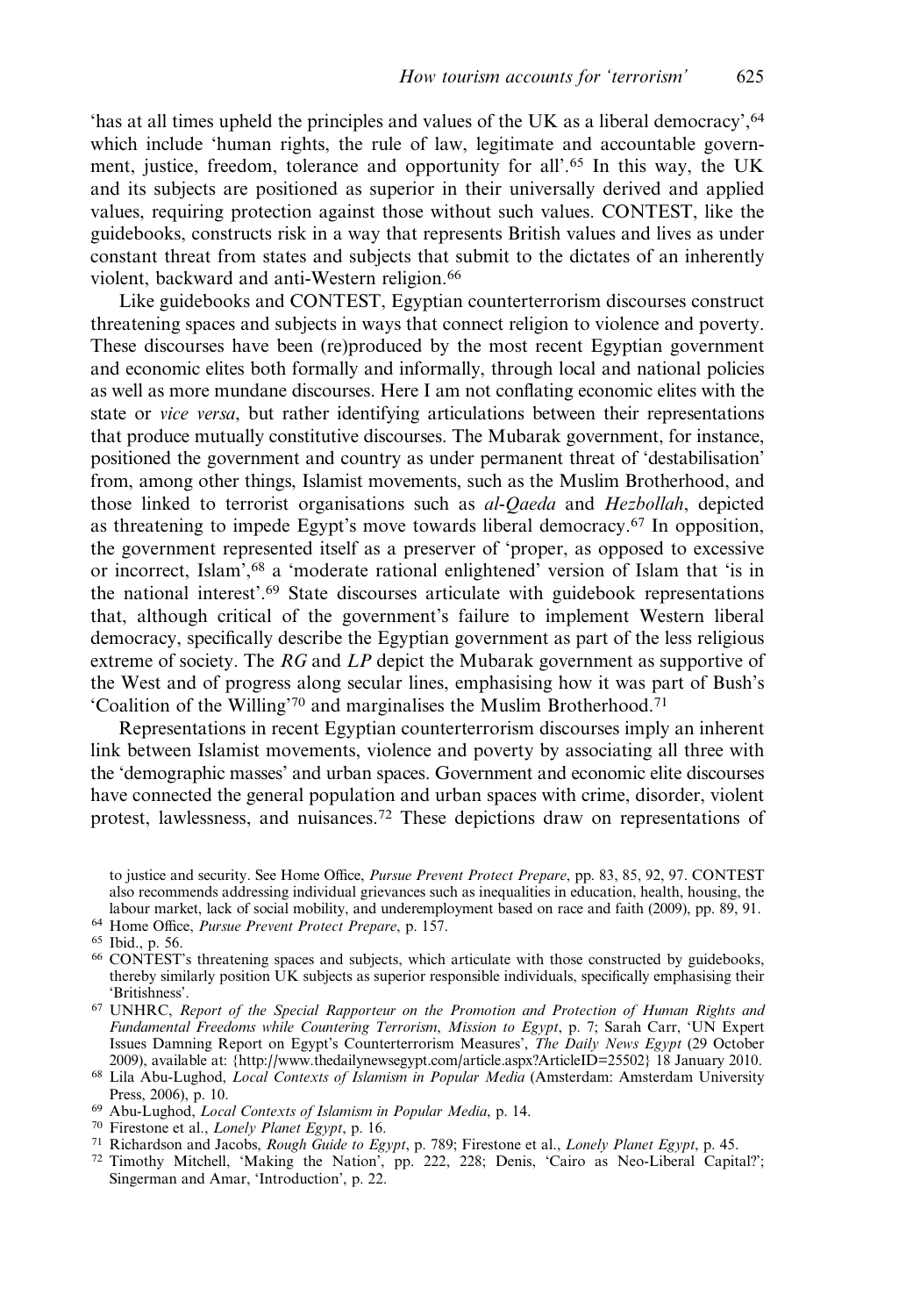the Arab metropolis as 'a terrorist risk factory that is necessarily ''Islamic'' '.<sup>73</sup> More specifically, Egyptian counterterrorism discourses have labelled such spaces as 'ashwa'iyat', a word used to identify the 'slums, shantytowns and the self-made satellite cities of the poor' and describe the people therein as 'risky, ''hazardous'', and errant figures'.<sup>74</sup>

Reflecting guidebooks and CONTEST tactics, Egyptian counterterrorism discourses hold neither economic elites nor the state responsible for the grievances of these subjects and spaces, reinforcing the links made between Islam, poverty, and violence. Such discourses foreclose discussions of government corruption and the increasing gap between rich and poor as a result of liberalisation policies. Instead they rely on and celebrate the altruism of the benevolent privileged few as a source of financial redistribution, mainly in the form of soup kitchens and tables of food during Ramadan.75 Eric Denis argues that this charity has become an 'urban bourgeois value and a way of self-presentation essential to the image of a good citizen and good Muslim'.<sup>76</sup> In so doing, Egyptian counterterrorism discourses follow CONTEST in implying that any challenge to Egyptian state policies – currently applied by the Supreme Council of Armed Forces (SCAF) – are an indication of potential terrorism, limiting any dissent that challenges the government and its policies. Indeed, Egypt defines terrorists broadly as those 'who are dangerous to public security and order'.77 Amongst those arrested and detained for terrorism in Egypt include those with no clear link to terrorist violence, such as 'internet bloggers critical of the government, human rights activists, members of the country's largest opposition group the Muslim Brotherhood, and journalists'.<sup>78</sup> By decontextualising poverty and violence, Egyptian counterterrorism discourses have positioned the government and economic elites as altruistic 'liberals, or globalizers or democratizers',<sup>79</sup> those implementing and emulating liberal democratic values under threat from an inherently violent general population. Although these discourses contradict guidebook and CONTEST representations that depict a failure to achieve Western liberal democracy as endogenous to the state concerned, the representations of all three articulate in the descriptions and strategies they use to identify and characterise risk.

Guidebooks, CONTEST, and Egyptian counterterrorism discourses identify risk with spaces and subjects represented as essentially different due to the nature of their Islamic faith. In so doing they articulate intertextually to construct the figure of the 'bad' Muslim that is an inherent threat to Western tourists, British citizens, and Egyptian elites. On the surface therefore guidebooks and CONTEST avoid simple tourist/host, British/Muslim dichotomies by differentiating between different sectors of Egyptian society and types of Muslims. What this more complex positioning of Egyptian and Muslim subjects allows for is a contingent articulation between three subject positions 'under threat' from corresponding figures and spaces of risk: the

<sup>73</sup> Denis, 'Cairo as Neo-Liberal Capital?', p. 49.

<sup>74</sup> Ibid., pp. 51–2.

<sup>75</sup> Ibid., p. 57.

<sup>76</sup> Ibid.

<sup>77</sup> UNHRC, Report of the Special Rapporteur on the Promotion and Protection of Human Rights and Fundamental Freedoms while Countering Terrorism, Mission to Egypt, p. 14.

<sup>78</sup> UNHRC, Report of the Special Rapporteur on the Promotion and Protection of Human Rights and Fundamental Freedoms while Countering Terrorism, Mission to Egypt, p. 13; Carr, 'UN Expert Issues Damning Report on Egypt's Counterterrorism Measures'.

<sup>79</sup> Singerman and Amar, 'Introduction', p. 9.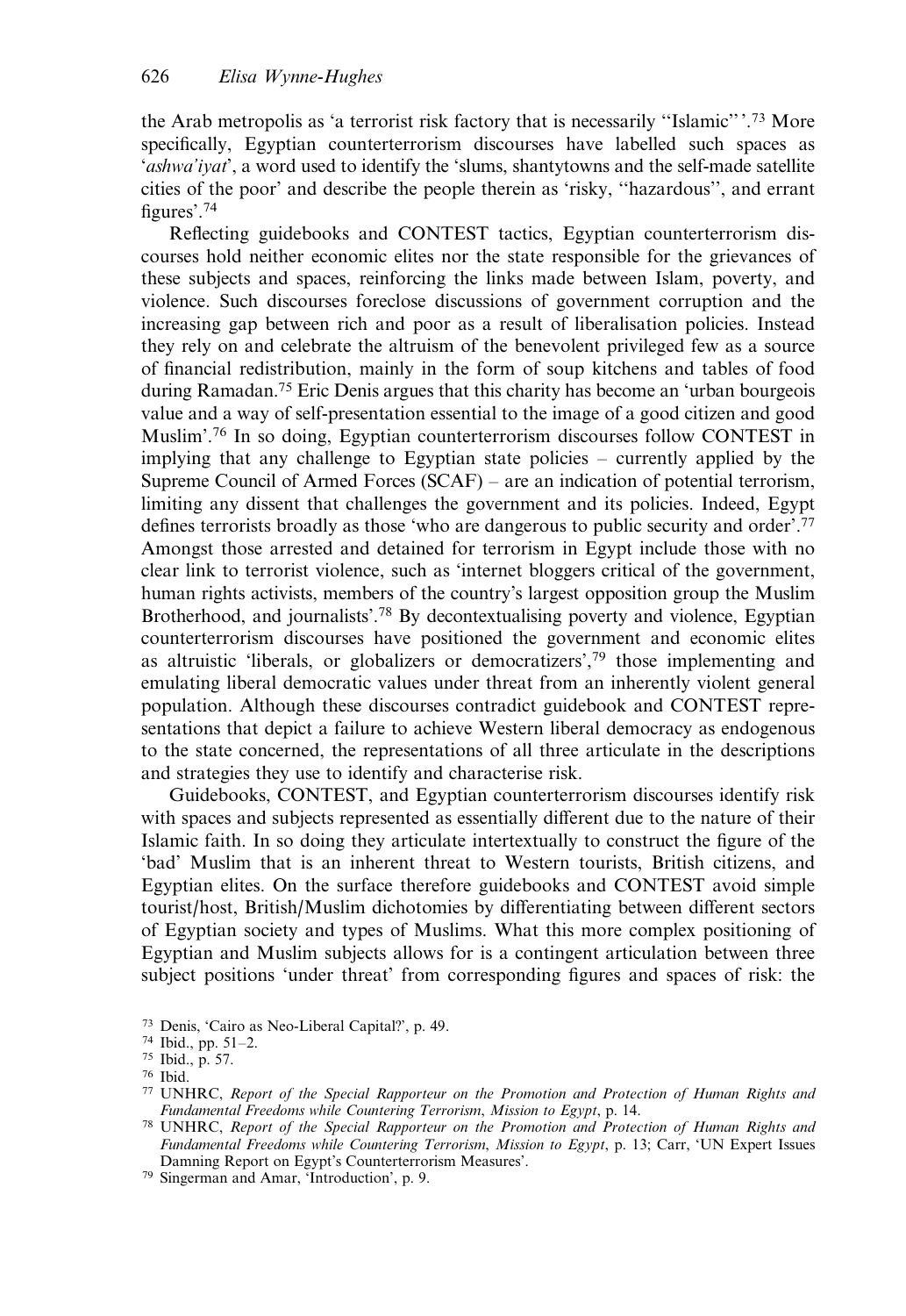Egyptian elite subject, the Western tourist, and the British citizen, who are all similarly positioned through these discourses. The representation of two extremes of Egyptian society, rather than a homogeneous 'other', functions to produce inequalities as it (re)produces the superiority of detached Western tourists, the British state and Egyptian elites who take the responsibility to help 'good' Muslim 'victims' in a way that follows and entrenches 'universal' standards of development. The discourse of 'good' and 'bad' Muslims therefore makes known the threat in a way that positions Western liberal democracy, and those who successfully adhere to it, as superior in a way that is not territorially defined but based on shared values.

This discourse also reflects and contributes to post-9/11 'war on terror' discourses, which have shifted from emphasising a clash between 'civilisation' and a 'Barbarian Other'<sup>80</sup> to a concern with the battle between 'moderate' and 'extremist' Muslims, understood as those that strive towards and those that threaten Western liberal values, policies, and subjects.<sup>81</sup> Contemporary 'othering' is tied to 'values', which marks a shift of focus from the 'immutable origins' that were the basis of Orientalist 'othering' strategies.<sup>82</sup> Indeed, it is CONTEST's explicit aim to 'elevate ''moderate Muslims'' to become the strongest voices in Muslim communities, able to lead a campaign promoting ''shared values'' and isolating the ''extremists'''.<sup>83</sup> Guidebooks, CONTEST, and Egyptian counterterrorism discourses articulate intertextually to (re)produce post-9/11 'war on terror' discourses that assume that 'a good Muslim, paradoxically, is a secular Muslim who is influenced by the West' and can be 'assisted into modernity', while a bad Muslim is 'anti-modern' and inherently destructive.<sup>84</sup> In so doing guidebooks, in articulation with UK and Egyptian counterterrorism discourses, function to construct and make known a religiously defined sector of Egyptian society represented as an inherent threat to Western tourists and their values. Lila Abu-Lughod argues that such classifications have revived 'a profoundly civilizational discourse'.<sup>85</sup>

It is important to note that guidebooks, CONTEST, and Egyptian counterterrorism discourses do not represent this threat as fixed and easily identifiable. Guidebooks, which make a distinction between 'good' and 'bad' Muslims in their representations of the two extremes of Egyptian society, at the same time contend that 'the bulk of the Egyptian populace falls somewhere between these two extremes'.86 This means both that 'most Egyptians' are horrified by terrorist atrocities,<sup>87</sup> but also that 'the Islamists' view of world events is broadly shared at every level of society, from janitors to generals'.<sup>88</sup> Guidebooks thereby represent all Egyptian subjects and spaces as posing a risk to Western tourists in the presence of a potentially threatening sector of society. Reflecting guidebook discourses, CONTEST describes how radicalised

- 85 Abu-Lughod, Local Contexts of Islamism in Popular Media, p. 5.
- <sup>86</sup> Firestone et al., Lonely Planet Egypt, p. 64.
- 87 Richardson and Jacobs, Rough Guide to Egypt, p. 58.
- <sup>88</sup> Ibid., p. 789.

<sup>80</sup> Melanie Richter-Montpetit, 'Empire, Desire and Violence: A Queer Transnational Feminist Reading of the Prisoner "Abuse" in Abu Ghraib and the Question of "Gender Equality"', International Feminist Journal of Politics, 9:1 (2007), pp. 42, 48.

<sup>81</sup> Arun Kundnani, Spooked: How Not to Prevent Violent Extremism (London: Institute of Race Relations, 2009), available at: [{http://www.irr.org.uk/spooked/}](http://www.irr.org.uk/spooked/) 31 January 2010, p. 39.

<sup>82</sup> Said, Orientalism, p. 233. For a discussion of orientalism, see pp. 633–634.

<sup>83</sup> Kundnani, Spooked, p. 35.

<sup>84</sup> Sherene Razack, Casting Out: The Eviction of Muslims from Western Law and Politics (Toronto: University of Toronto Press, 2008), p. 49.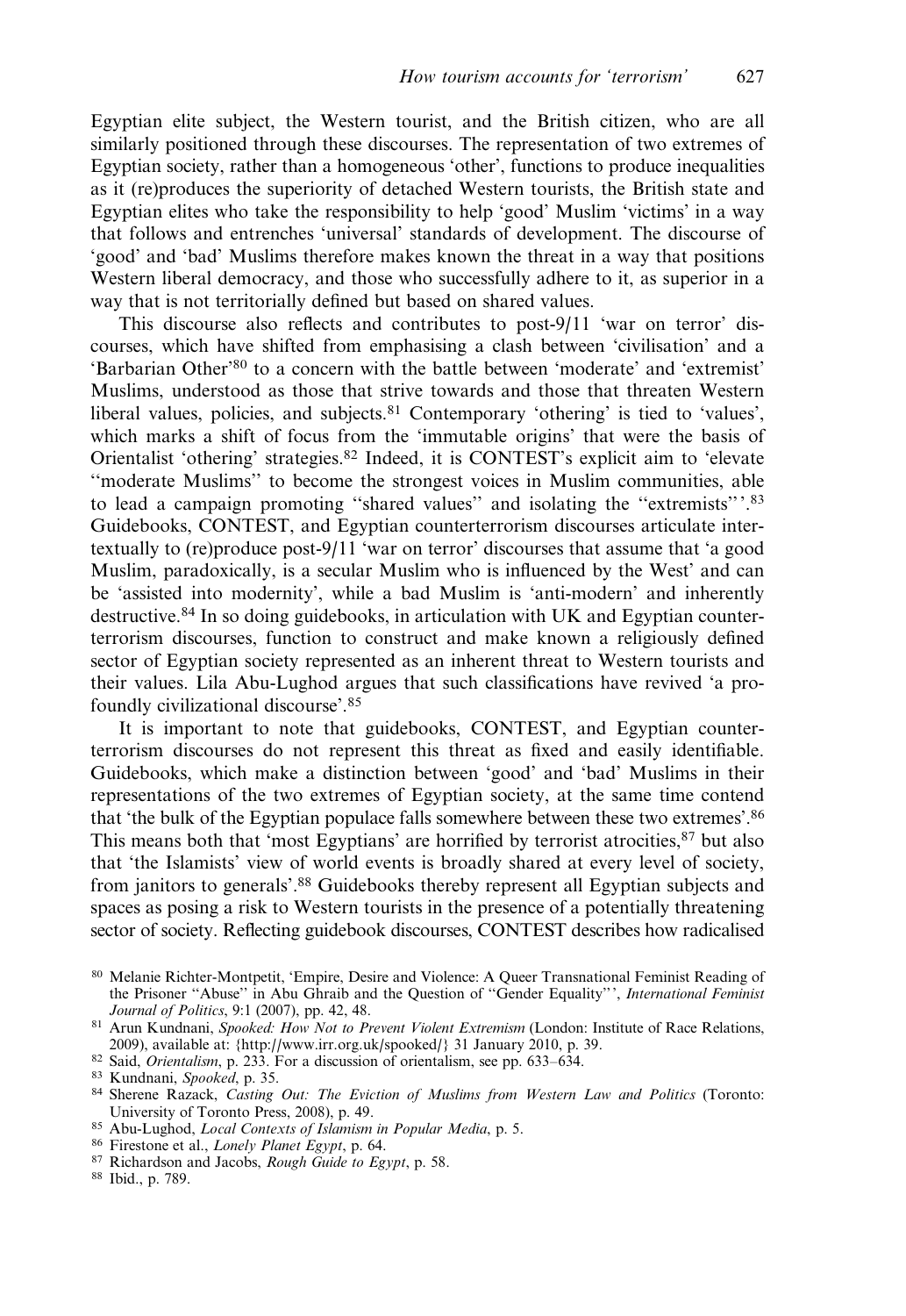states and citizens are a minority, but that the Muslim community as a whole is 'vulnerable', requiring suspicion and surveillance.<sup>89</sup> Anyone could be a terrorist, especially with the increased prominence of so-called 'self-starting' groups as al-Qaeda fragments in the context of increased international pressure.90 Egyptian counterterrorism discourses similarly identify risk with the general population and urban spaces, suggesting a threat from anyone but a small minority of elites. These discourses replace a discourse of 'enemies' with one of threatening spaces and subjects, which is more powerful in its versatility and ability to exclude a whole people. Guidebooks, CONTEST, and Egyptian counterterrorism discourses thereby produce a threat that, although specifically defined, is generalised and difficult to pinpoint. In so doing they constitute all Egyptians and Muslims as potentially threatening subjects.

## Producing protection 1: states of exception

Having defined risk in this way, guidebooks proceed with their first strategy to attract Western tourists. The way that guidebooks construct and make known this risk allows them to encourage and defend risk-mitigation strategies that require strong safety and security measures. Guidebooks do so by emphasising how tourists are protected from 'bad' Muslims through the extensive security measures taken by the Egyptian government.<sup>91</sup> These measures are paradoxically laws that suspend the rule of law for 'bad' Muslims in the interests of security. They can be understood as (re)producing states of exception, camps of 'rightless' people that are located outside of the political community and whose lives do not matter.92 However, as Aihwa Ong points out, the 'exception' can be 'deployed to include as well as to exclude'. Articulations between these forms of exception have meant that they are not mutually exclusive but that 'different degrees of protection can be negotiated for the politically excluded' based on the multiple possible ways that subjects are evaluated and valued in different contexts.<sup>93</sup> Guidebooks' first strategy to attract Western tourists is to use the representation of 'bad' Muslims as an essential, irrational, and violent threat to tourists – and indeed to the values of Western liberal democracy as a whole – to justify Egyptian government measures that locate these 'bad' Muslims in a variety of states of exception.

Here, guidebook representations articulate with Egyptian counterterrorism discourses, (re)produced through broader government discourses, which have used the threat posed by 'bad' Muslims to Western tourists and ancient relics to justify the political and economic exclusion of the demographic masses from tourist sites. Scholars have documented how state and local governments have violently evicted Egyptians working and living in historical sites such as the Pyramids, the tombs in Luxor, and Islamic Cairo, depicting these locals as uncivilised, lawless slum-dwellers and tomb-

<sup>89</sup> Home Office, Pursue Prevent Protect Prepare, p. 84.

<sup>90</sup> Ibid., pp. 49–50.

<sup>91</sup> See Firestone et al., Lonely Planet Egypt, p. 81; Richardson and Jacobs, Rough Guide to Egypt, pp. 57, 58. The LP specifically argues that 'Egypt is presently no more or less dangerous than any other country, your own included' (p. 506). The  $LP$  is not consistent in this point as earlier it highlights how 'terrorist attacks are starting to occur with worrying regularity' (p. 16).

<sup>92</sup> Razack, Casting Out, pp. 6-7, 11; Giorgio Agamben, Homo Sacer: Sovereign Power and Bare Life, trans. Daniel Heller-Roazen (Stanford, California: Stanford University Press, 1998), pp. 7–9.

<sup>93</sup> Aihwa Ong, Neoliberalism as Exception: Mutations in Citizenship and Sovereignty (Durham: Duke University Press, 2006), pp. 5–6, 24.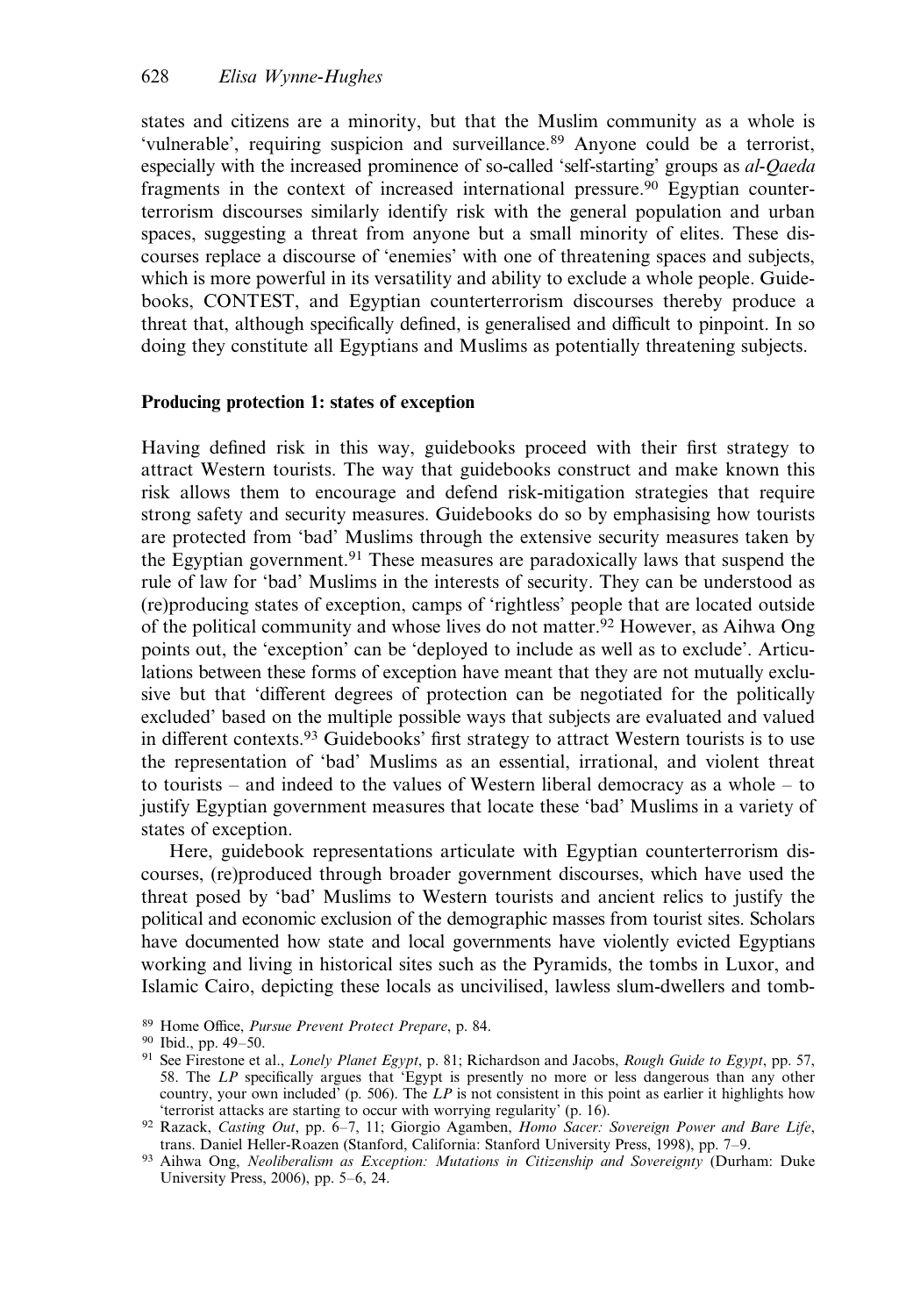raiders, while monuments like the Pyramids have been closed on Egyptian holidays to limit visits from the general population.<sup>94</sup> The Egyptian government has justified these practices as a means of protecting tourists and relics. Guidebooks outline the exclusion of locals from tourist sites<sup>95</sup> but fail to implicate tourism and tourists in their indirect support for such Egyptian state policies. Instead they use this information as a means of positioning their tourists as responsible and worldly travellers, superior and detached in their knowledge of the 'real' effects of mass tourism and repressive governments.<sup>96</sup> By valuing the human rights of travellers over those of hosts and foreclosing critical reflection on tourist privileges and prejudices, guidebooks maintain what Lisle calls 'an ethics without a politics'.<sup>97</sup> The intertextual articulation of guidebook representations and Egyptian counterterrorism discourses, which similarly position Western tourists and Egyptian elites as 'at risk' from 'bad' Muslims, functions thereby to privilege the rights of Western tourists, while those of many Egyptian citizens are suspended.

Insofar as guidebooks employ a logic parallel to Egyptian counterterrorism discourses and CONTEST to represent the threat to Western tourists, they also produce an acceptance of the broader counterterrorism measures taken against 'bad' Muslims by both the Egyptian and UK governments as part of the 'war on terror'. The most recent Egyptian government used threats from terrorism and destabilisation on the part of 'bad' Muslims to justify its state of emergency. A 2009 report from the United Nations Special Rapporteur on the Promotion and Protection of Human Rights and Fundamental Freedoms while Countering Terrorism (SR) found that, in practice, the Egyptian emergency law gave State Security Investigations (SSI), located outside of the regular legislative channels, 'carte blanche' powers to arrest and detain individuals deemed 'dangerous to public security and order'. These individuals could be held without charge or trial for years, sometimes in undisclosed detention centres where they were 'incommunicado' and likely subject to torture.<sup>98</sup> To the extent that Egyptian counterterrorism discourses brand the demographic masses as essentially 'bad' Muslims and maintain a broad definition of terrorism, counterterrorism measures can be used to indefinitely suspend the rights of the majority of the population. Indeed, the SR argues that Egypt's definition of terrorism 'may unjustifiably restrict the enjoyment of human rights pertaining to the exercise of peaceful activities, including dissent and political opposition'.<sup>99</sup> The report points out that the most recent Egyptian government often used Emergency Supreme State Security Courts – which the SR argues do not offer a fair trial – to try suspects in cases where charges have no clear connection to terrorist acts.100 In 2007, changes were made to article 179 of the

- <sup>94</sup> Mitchell, 'Making the Nation', pp. 222, 228; Elsheshtawy, 'Urban Transformations'; Kuppinger, 'Pyramids and Alleys'; Singerman and Amar, 'Introduction'; Williams, 'Reconstructing Islamic Cairo'; Wynn, Pyramids and Nightclubs; Maria Golia, City of Sand (Cairo: The American University in Cairo Press, 2004), p. 126.
- 95 Firestone et al., Lonely Planet Egypt, pp. 106, 126, 140, 147; Richardson and Jacobs, Rough Guide to Egypt, p. 208.
- <sup>96</sup> Guidebooks see this type of tourist as proof of the fact that travel is a 'global benefit' that offers 'opportunities for greater contact and awareness among people'. See Firestone et al., Lonely Planet  $E$ gypt, pp. 480, 524; Richardson and Jacobs, Rough Guide to Egypt, p. 28.
- <sup>97</sup> Lisle, 'Humanitarian Travels', p. 171.
- 98 UNHRC, Report of the Special Rapporteur on the Promotion and Protection of Human Rights and Fundamental Freedoms while Countering Terrorism, Mission to Egypt, pp. 14–16, 18; Carr, 'UN Expert Issues Damning Report on Egypt's Counterterrorism Measures'.

<sup>100</sup> Ibid., pp. 20–3.

<sup>99</sup> Ibid., p. 12.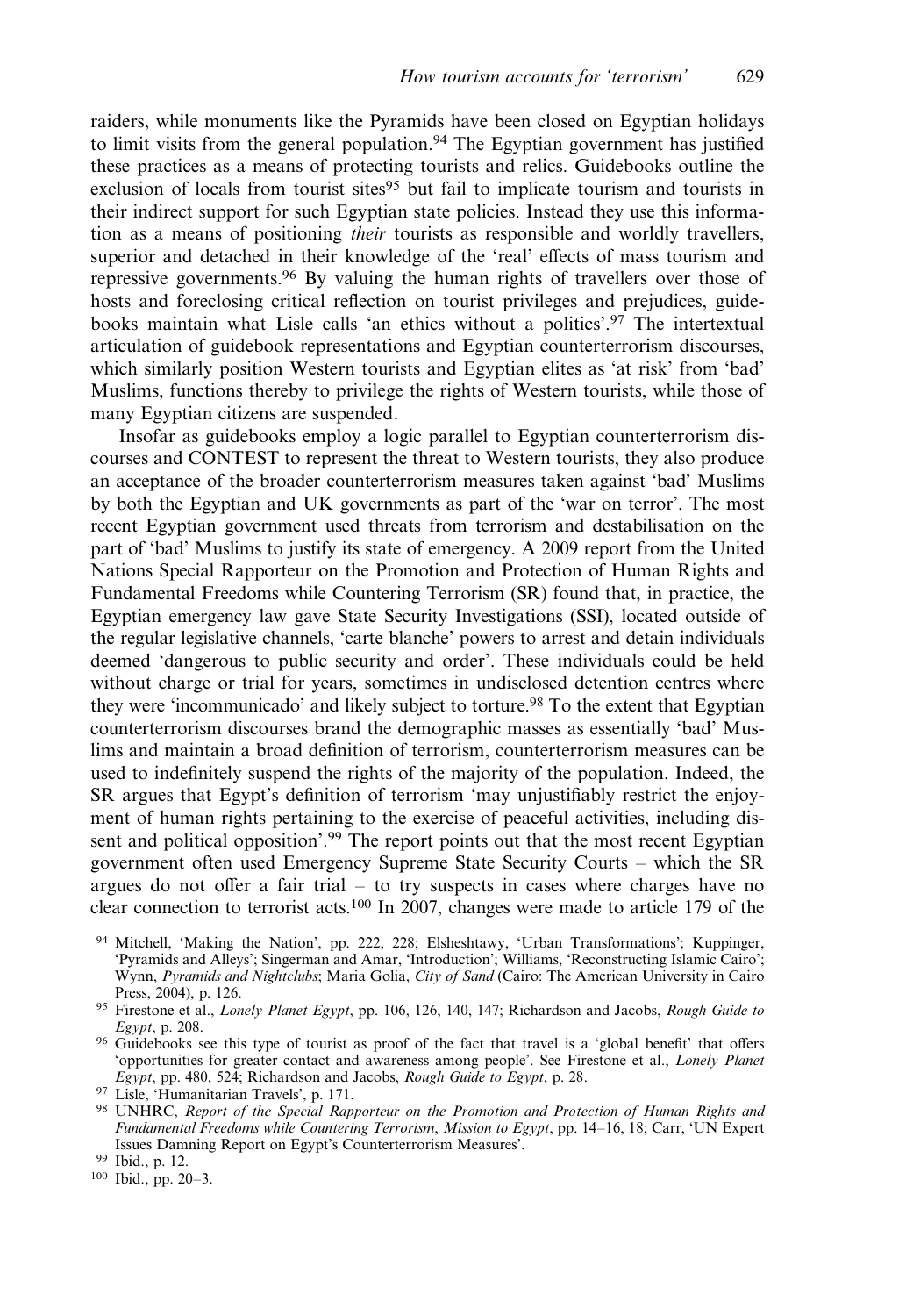Egyptian Constitution as part of the transition to replace the emergency law with a counterterrorism law. The SR has found that these changes continue to allow for suspects to be arrested, interrogated, and monitored without judicial oversight, becoming 'a permanent state of emergency, although under a new name'.<sup>101</sup> The SR has expressed strong concerns that the state of emergency has 'become the norm',<sup>102</sup> producing a 'culture of exceptionality'.<sup>103</sup> Indeed the ruling SCAF has not only extended the state of emergency, including the use of 'emergency state security courts', but has expanded its mandate, citing threats from, among other things, labour strikes, false rumours, thuggery, and traffic disruptions (alluding to those caused by recent demonstrations).<sup>104</sup> By constructing a risk to the lives and Western liberal democratic values of the Egyptian government and economic elites, Egyptian counterterrorism discourses have produced and justified the suspension of rights for those subjects and spaces represented as inherently threatening. In so doing, Egyptian counterterrorism discourses articulate intertextually with guidebooks' representations of a bifurcated Egyptian society to further justify the protection of 'good' Muslims. Guidebooks' positive depiction of 'good' Muslims as pro-Western and economically successful reveals the political and economic, rather than purely territorial, logic that values and protects certain citizens and excludes others.<sup>105</sup>

Similarly, CONTEST specifically outlines changes to British laws that jeopardise individual rights in order to counter the threat from international terrorism. These include, for instance, 'control orders' – introduced in 2005 – that place specific obligations on individuals in order to 'prevent, restrict or disrupt' their alleged terrorist involvement.<sup>106</sup> These obligations mainly include restrictions on movement or communication. Control orders can be imposed in a closed court for security reasons, and can last indefinitely.<sup>107</sup> In recent cases, control orders have been ruled as 'unlawful' by High Court rulings.<sup>108</sup> CONTEST itself acknowledges that control orders have been challenged successfully for depriving liberty under Article 5 of the European Court of Human Rights.<sup>109</sup> CONTEST maintains, however, that they are key to maintaining security,<sup>110</sup> arguing that their prosecution measures 'reflect a proper balance between the security of all and the liberty and privacy of the individual'.<sup>111</sup> The document therefore contends that these laws are justifiable  $within -$  and indeed

<sup>101</sup> Ibid., pp. 10–11; Carr, 'UN Expert Issues Damning Report on Egypt's Counterterrorism Measures'.

<sup>&</sup>lt;sup>102</sup> UNHRC, Report of the Special Rapporteur on the Promotion and Protection of Human Rights and Fundamental Freedoms while Countering Terrorism, Mission to Egypt, p. 7.

<sup>103</sup> Ibid., p. 5; Carr, 'UN Expert Issues Damning Report on Egypt's Counterterrorism Measures'.

<sup>&</sup>lt;sup>104</sup> Samer al-Atrush, 'Egypt Military to Widen State of Emergency', AFP (12 September 2011), available at: {[http://www.google.com/hostednews/afp/article/ALeqM5gC0xgXy1LelXX6mYEGGHQBiYOMBQ?](http://www.google.com/hostednews/afp/article/ALeqM5gC0xgXy1LelXX6mYEGGHQBiYOMBQ?docId=CNG.37f490980793ed822010b69c4858a6ab.411) [docIdCNG.37f490980793ed822010b69c4858a6ab.411](http://www.google.com/hostednews/afp/article/ALeqM5gC0xgXy1LelXX6mYEGGHQBiYOMBQ?docId=CNG.37f490980793ed822010b69c4858a6ab.411)} accessed 6 October 2011.

<sup>&</sup>lt;sup>105</sup> Ong, Neoliberalism as Exception, p. 16. I expand more on this point in the next section with reference to Ong's work, which focuses on the economic logics that define citizenship in contemporary liberalism.

<sup>106</sup> The UK Home Secretary announced in January 2011 that 'control orders' would be replaced by 'Terrorism Prevention and Investigation Measures' by the end of the year. These measures have been critiqued, however, for being 'little more than ''control orders lite'''. See 'Theresa May: Control Orders To Be replaced', BBC News (26 January 2011), available at: [{http://www.bbc.co.uk/news/uk-12287074](http://www.bbc.co.uk/news/uk-12287074)} accessed 6 October 2011.

<sup>107</sup> Home Office, Pursue Prevent Protect Prepare, p. 67.

<sup>&</sup>lt;sup>108</sup> Dominic Casciani, 'Terror suspects "able to sue" over control orders', *BBC News* (28 July 2010), available at: [{http://www.bbc.co.uk/news/uk-10788933](http://www.bbc.co.uk/news/uk-10788933)} 6 October 2011.

<sup>&</sup>lt;sup>109</sup> Home Office, Pursue Prevent Protect Prepare, pp. 68-9.

<sup>110</sup> Ibid., pp. 68–9.

<sup>111</sup> Ibid., pp. 72–3, 69.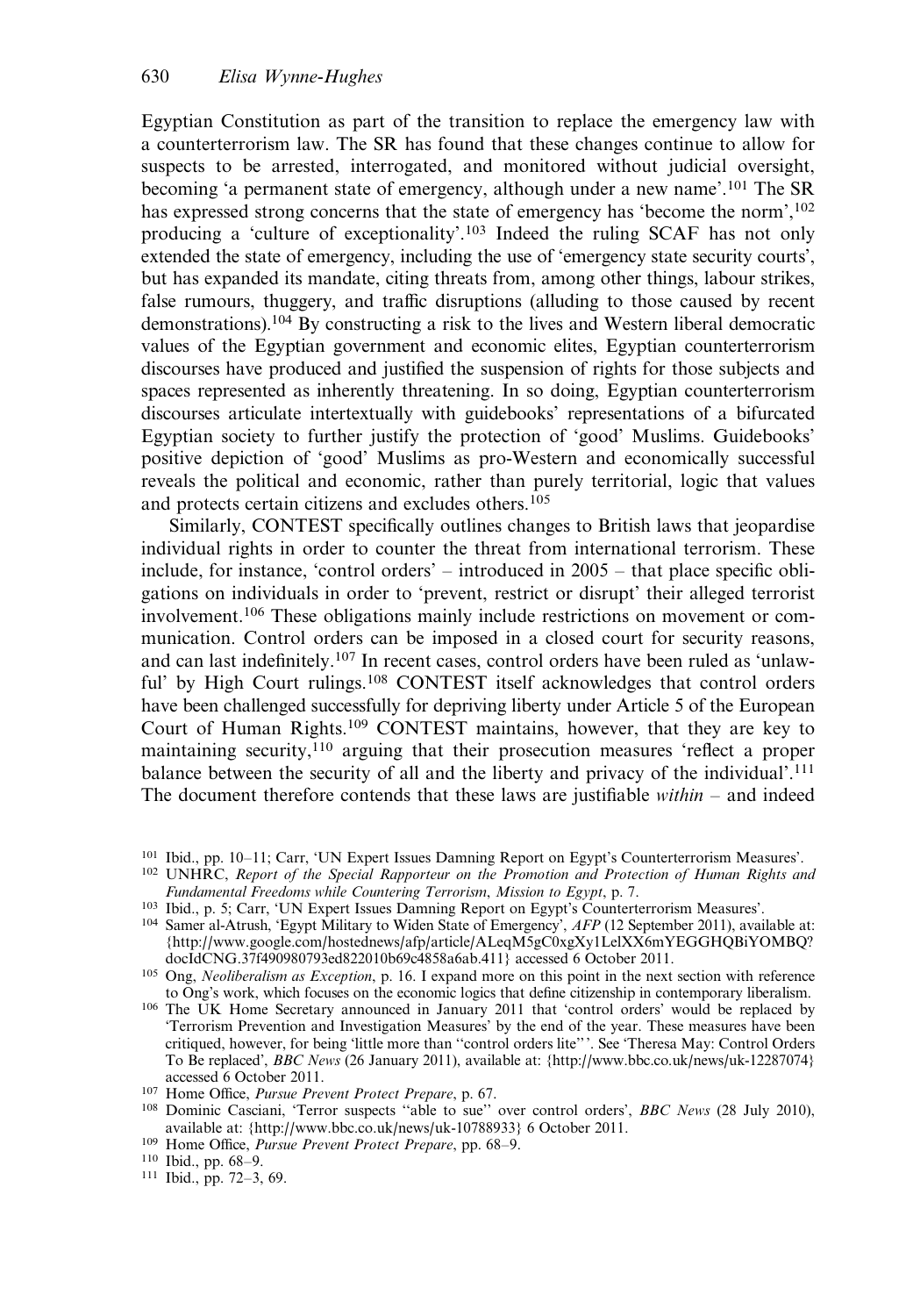uphold – the principles and values of liberal democracy as a response to those threatening them.<sup>112</sup> However, to the extent that CONTEST has constructed this threat as explicitly arising from a form of Islam, and underscores the potential for all Muslims to become radicalised, it is the rights of this specific group that are targeted for suspension. Indeed, Arun Kundnani warns that, within counterterrorism discourses, mainstream UK Muslims are no longer seen as 'citizens to whom the state is accountable but potential recruits to a global counter-insurgency'.<sup>113</sup> Insofar as CONTEST constructs groups and spaces that pose an inherent threat to Western liberal democracy and its subjects, it constitutes and simultaneously justifies a limit to liberalism's universal application $114$  and identifies those subjects and spaces to which it does not apply.

The intertextually constructed religiously based threat to Western liberal democratic values and subjects functions thereby to justify the (re)production of states of exception that specifically target 'bad' Muslims. This justification manages to resolve the aforementioned contradictions between representations of Egyptian government practices found in guidebooks and CONTEST, and those produced by the Egyptian government itself. Guidebooks and CONTEST pinpoint the Egyptian government's failures to universally apply Western liberal democratic values as a source of terrorist grievances. However, Egyptian counterterrorism discourses explain their failure to universally apply these values in a way that articulates with guidebook and CONTEST justifications: all three discourses represent states of exception for 'bad' Muslims as a means to protect subjects and spaces that uphold Western liberal democratic values. The exception to Western liberal democratic values is paradoxically revealed as a principle internal to it.

Sherene Razack argues that, with the so-called war on terror, 'the camp has become the rule ... inspired by a sense of permanent emergency and endless war'.<sup>115</sup> The particular way that guidebooks represent and make 'risk' known, which fails to implicate Western liberal subjects and spaces, justifies the exclusion of inherently threatening spaces and subjects. To the extent that they construct a population in essential opposition to Western liberal democracy, guidebooks can be seen as contributing to the justification for the 'war on terror'. At the same time this first guidebook strategy articulates with UK and Egyptian counterterrorism discourses to constitute Egyptian spaces and subjects as non-threatening and appealing to tourists.

#### Producing protection II: exceptional states

Having justified locating 'bad' Muslims in states of exception, guidebooks proceed with their second strategy to attract tourists. Insofar as they imply that tourists with Western liberal democratic values are inherently progressive, guidebooks can locate Western tourists in 'exceptional states'. Exceptional states focus attention away from

<sup>112</sup> See Home Office, Pursue Prevent Protect Prepare, p. 157. CONTEST explicitly argues that 'the duty on all of us – Government, citizens and communities – is to challenge those who, for whatever reason or cause, reject the rights to which we are committed, scorn the institutions and values of our parliamentary democracy, dismiss the rule of law and promote intolerance and discrimination' (p. 87).

<sup>113</sup> Kundnani, Spooked, p. 40.

<sup>114</sup> Former British Communities Minister Hazel Blears stated in 2009 that 'this country is proud of its tradition of fair play and good manners, welcoming of diversity, tolerant of others. This is a great strength. But the pendulum has swung too far'. Kundnani, Spooked, p. 21.

<sup>115</sup> Razack, Casting Out, p. 12.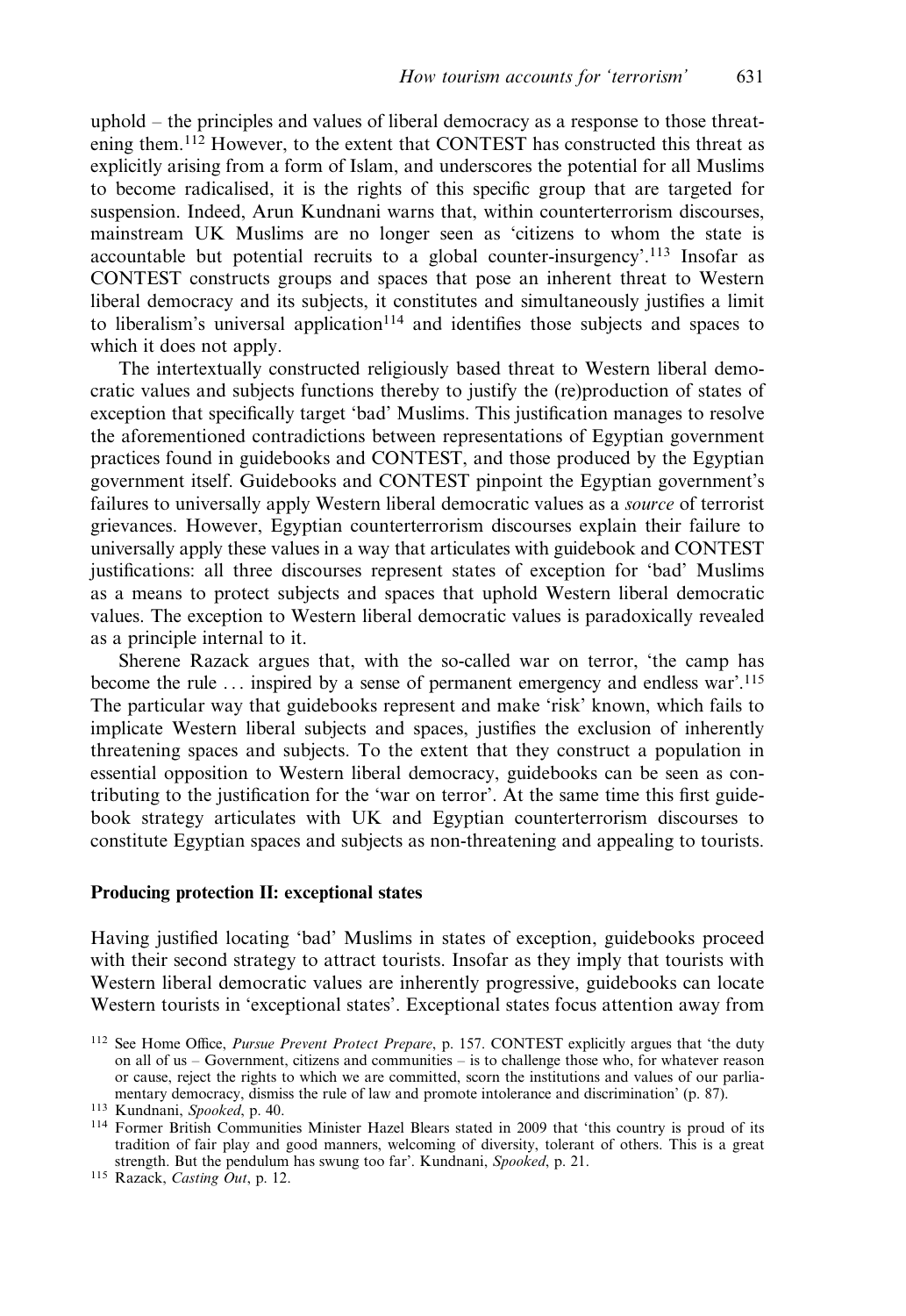threats to tourists. Instead they (re)produce and privilege the 'safe' spaces and subject positions of a colonial 'golden age', which are no less essentialised than figures and spaces of risk. Exceptional states cater to colonial nostalgia for this 'golden age' located within a universal narrative of development according to Western liberal criteria, which functions also to protect those spaces and subjects that 'fit' somewhere along this timeline. These spaces and subject positions parallel and articulate intertextually with those privileged in UK and Egyptian counterterrotism discourses. Exceptional states effectively protect and privilege the human, economic, and political rights of Western tourists, British citizens, and 'good' Muslims who maintain Western liberal democratic values. In so doing, exceptional states work together with states of exception to (re)produce and reinforce a particular world order.

Guidebooks spatially locate tourists in the Pharaonic past of tombs and temples, thereby representing a temporally defined 'tourist' space. In passages and photographs that describe and recommend day-to-day tourist activities and interactions, guidebooks invite tourists to step back in time,<sup>116</sup> and prioritise ancient sites in their itineraries.<sup>117</sup> If people are included in photographs of these sites they are generally Egyptians in traditional dress. The location of tourists in ancient sites, is a familiar and comfortable image for British tourists. Egypt's past and it monuments have been appropriated and constructed, since colonial times, as representing the origins of Western civilisation, incorporating Egypt's heritage into a linear narrative of Western history whose endpoint is modern Western liberal democracy.<sup>118</sup> Through this narrative Egypt is positioned as behind in a progressive 'queue' judged according to Western development standards.<sup>119</sup> Representations of tourist sites efface references to the more recent historical context of these spaces and avoid their association with images of contemporary Islam, urban poverty, or modern Egyptian subjects that represent a threat to tourists. Such associations might disrupt the universal evolutionary queue as they elude classification according to its logic; they are not exclusively representative of 'underdeveloped' spaces nor do they reflect the utopian image of Western liberal democracy.120 By avoiding these images and relocating Egypt 'even further back in time' in the ancient past, guidebooks restore the queue and construct 'tourist' spaces as safe from threats.<sup>121</sup> Tourist spaces are 'exceptional' in that they essentialise a Western development model and privilege those spaces and subjects that 'fit' within its narrative.

The location of Western tourists in 'exceptional states' simultaneously produces privileged and essentialised tourist subject positions. By prioritising ancient Egypt, guidebooks invite tourists to take on the role of colonial explorers, arguing that 'Egypt brings out the explorer in all of us'.<sup>122</sup> Tourists are thereby encouraged to (re)incorporate Egypt into rational Western history,123 without a mention of the

<sup>119</sup> Lisle, The Global Politics of Contemporary Travel Writing, pp. 204–6.

- <sup>122</sup> Firestone et al., Lonely Planet Egypt, p. 5.
- <sup>123</sup> Bryce, 'Repackaging Orientalism', p. 180.

<sup>116</sup> Firestone et al., Lonely Planet Egypt, p. 126.

<sup>117</sup> Ibid., pp. 22–8.

<sup>&</sup>lt;sup>118</sup> Kuppinger, 'Pyramids and Alleys'; Said, *Orientalism*, p. 86; Wynn, *Pyramids and Nightclubs*, p. 24; Derek Bryce, 'Repackaging Orientalism: Discourse on Egypt and Turkey in British Outbound Tourism', Tourist Studies, 7:2 (2007), pp. 165–91, 177, 178.

<sup>120</sup> Ibid., p. 217.

<sup>121</sup> Ibid.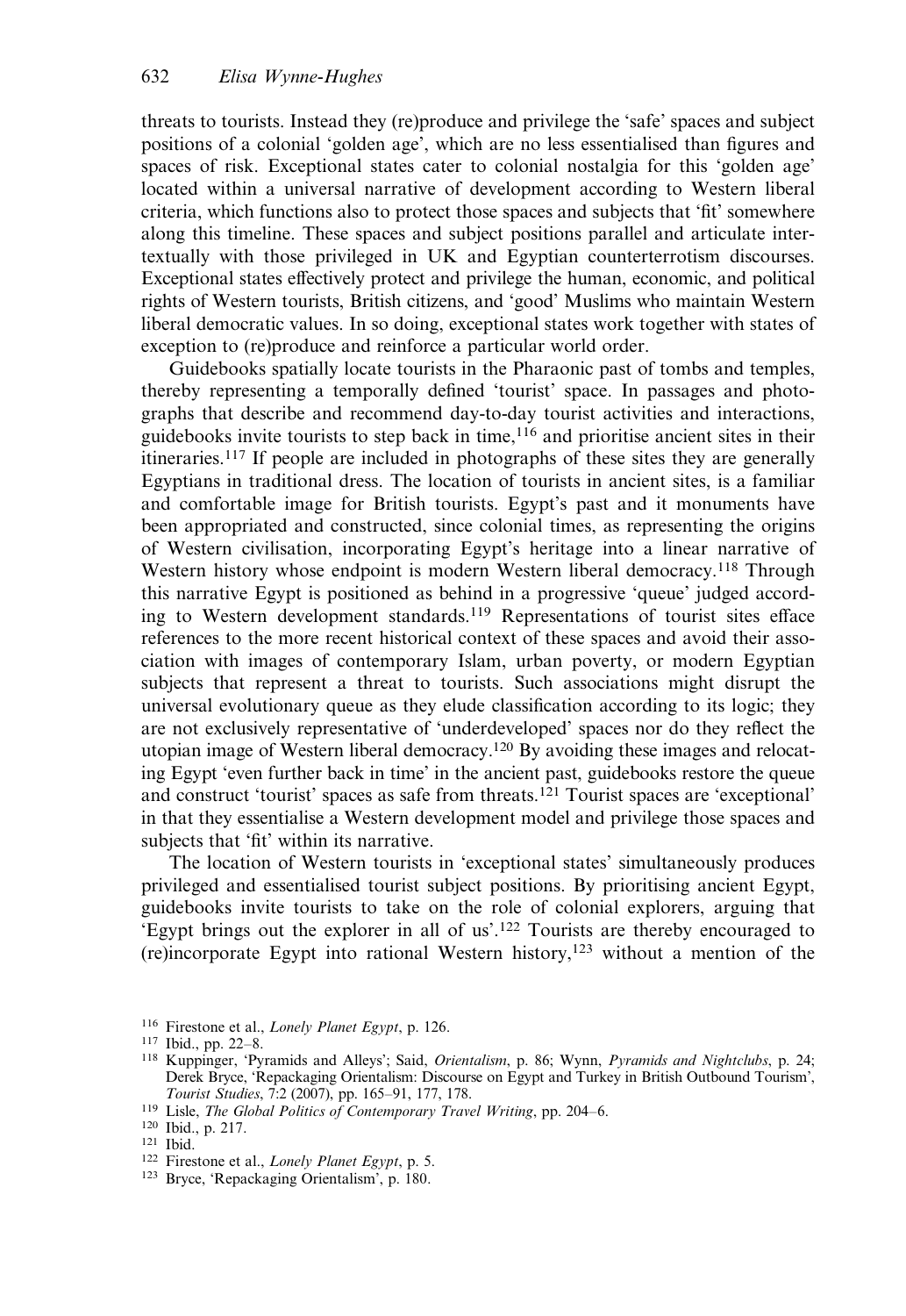West's physical and discursive appropriation of Egypt's past in which they are effectively participating. At the same time, guidebooks locate their tourists among a community of like-minded travellers who independently know, observe, and judge the 'real' Egypt from separate and superior positions, explicitly differentiating them from mass tourists.<sup>124</sup> Guidebooks exclude tourists from photographs, locating them as detached observers of the aforementioned reified ancient scenes and objects. In its quest to offer travellers an authentic experience, the LP presents tourists with clothing and body-language tips to 'blend in' as a 'resident expat, thus deflecting attention onto the more obvious tourists walking behind  $[then] -$  and giving  $[them]$ more opportunity to enjoy the good things about Cairo'.<sup>125</sup> Tourists' absence from photographs and ability to 'blend in' are tropes functioning to position Western tourists as observers of the 'real' Egypt who are themselves not observed.<sup>126</sup> Guidebooks thereby maintain continuities with nineteenth-century photographic representations that portrayed the 'real' Egypt, cut off from its observer, as well as with British colonial tourists to Egypt who similarly disguised themselves to maintain an 'invisible gaze'.127 With reference to these colonial practices, Mitchell argues that 'to see without being seen confirmed one's separation from the world, and corresponded at the same time to a position of power'.128 Guidebook tourists are thereby scripted to enact a modern colonial gaze that keeps a sovereign distance in order to gain visual command over spaces. At the same time, both guidebooks position tourists as superior by constantly ridiculing Egypt through cynicism and humour in their texts. In guidebook discussions of the Egyptian transport system, for instance, the LP explains that scenes inside public buses usually resemble 'a Guiness World Record attempt on the greatest number of people in a fixed space<sup> $129$ </sup> and the RG exclaims that the new yellow cabs 'amazingly, actually use a meter'.<sup>130</sup> Such statements reinforce Egypt's inferior position in relation to tourists according to the aforementioned 'queue'. Guidebooks thereby (re)produce tourists as modern autonomous individuals in relation to the simultaneously produced 'object' of their gaze.<sup>131</sup>

More specifically, guidebooks explicitly position tourists as descendants of British colonial travellers of the eighteenth and nineteenth century. They do so by suggesting books from this period as pre-departure reading.<sup>132</sup> Several scholars, including Derek Gregory, Timothy Mitchell and Edward W. Said, argue that such texts, and corresponding colonial-era practices like photography and tourism, produced Egypt as a transparent and legible space, laying the groundwork for imperialism.<sup>133</sup> To do so they draw on Said's theory of 'Orientalism', a cultural enterprise and system of knowledge about the 'Orient' institutionalised in the late eighteenth century by

- <sup>125</sup> Firestone et al., Lonely Planet Egypt, p. 156.
- <sup>126</sup> Timothy Mitchell, Colonizing Egypt (Berkeley; Los Angeles: University of California Press, 1988), pp. 23, 26.
- <sup>127</sup> Ibid., pp. 21–7.

- <sup>129</sup> Firestone et al., Lonely Planet Egypt, p. 532.
- <sup>130</sup> Richardson and Jacobs, Rough Guide to Egypt, p. 93.
- 131 Timothy Mitchell, *Colonizing Egypt*, pp. 20, 24, 28.
- <sup>132</sup> These include 'Flaubert in Egypt: A Sensibility on Tour', 'A Thousand Miles up the Nile', 'Letters from Egypt' (Firestone et al., Lonely Planet Egypt, p. 19), and 'The Manners and Customs of the Modern Egyptians' (Richardson and Jacobs, Rough Guide to Egypt, p. 803).
- <sup>133</sup> Derek Gregory, 'Scripting Egypt: Orientalism and the Cultures of Travel', in James Duncan and Derek Gregory (eds), Writes of Passage: Reading Travel Writing (London; New York: Routledge, 1999), pp. 114–50; Said, Orientalism; Mitchell, Colonizing Egypt, pp. 21–31, 33.

<sup>124</sup> Lisle, 'Humanitarian Travels', p. 162.

<sup>128</sup> Ibid., p. 26.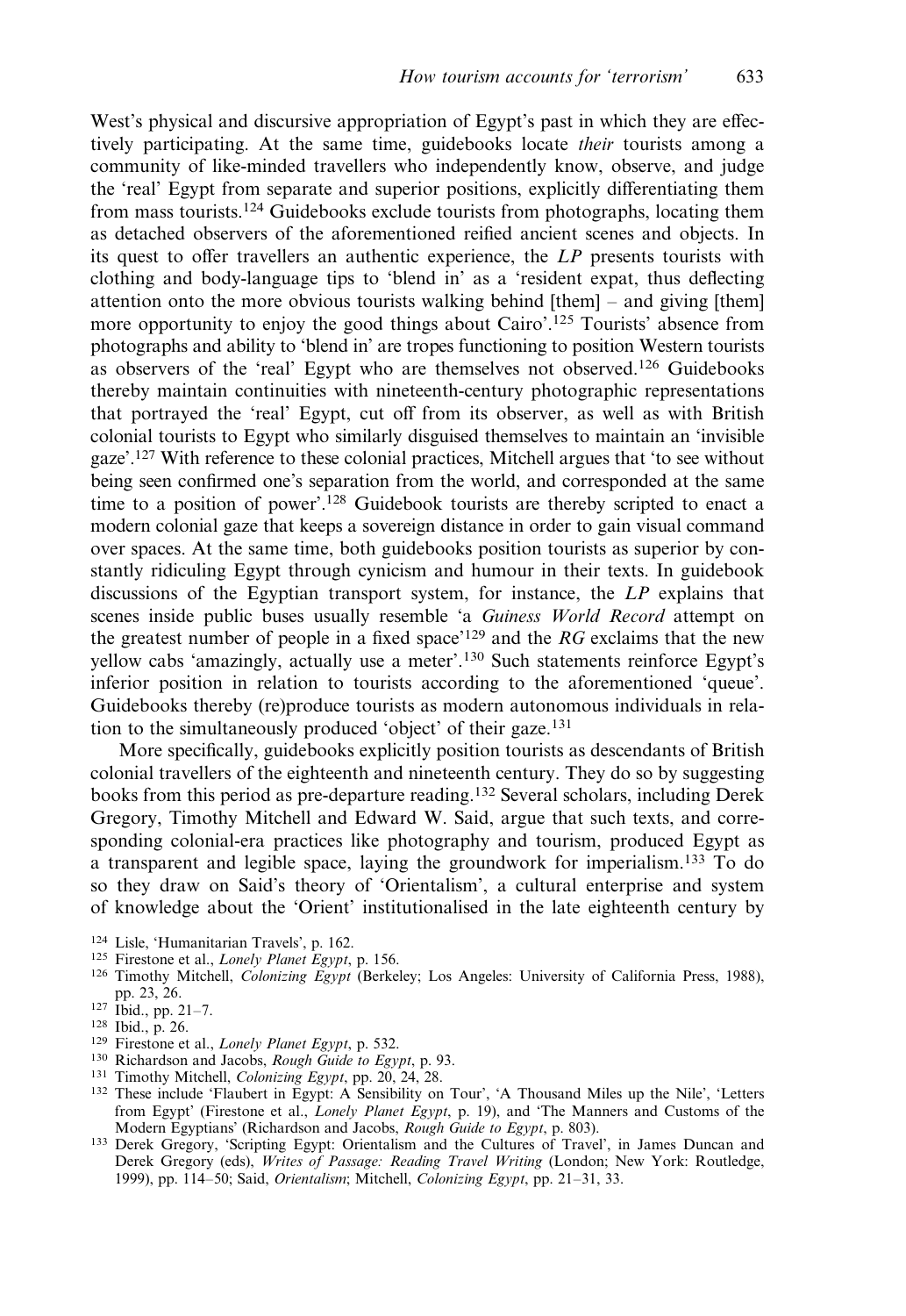British and French empires and appropriated by the American empire since World War II. Orientalism functions to constitute and define the West as superior in relation to the Orient in a way that has (re)produced the West's colonial practices.<sup>134</sup> Said explains that within Orientalist discourses 'on the one hand there are Westerners, and on the other there are Arab-Orientals; the former are (in no particular order) rational, peaceful, liberal, logical, capable of holding real values, without natural suspicion; the latter are none of these things'.<sup>135</sup> Nonetheless, the LP and RG go on to recommend activities, such as travelling on the Nile in *dahabiyyas* (two-masted wooden sailboats) and steamboats, that re-enact eighteenth and nineteenth-century British travelling practices as part of 'nostalgia' for the 'colonial tradition'.<sup>136</sup> Guidebooks equate these colonially inspired travellers with a kind of worldliness and heritage but at the same time fail to contextualise or critically reflect on the role of British colonialism in Egypt. The  $RG$  is more critical than the  $LP$ , which at points explicitly legitimises and praises the British occupation,<sup>137</sup> but neither guidebook is self-reflexive about the Orientalist assumptions behind their depictions of 'bad' Muslims,<sup>138</sup> or indeed behind the travelling practices of contemporary Western tourists in Egypt. Guidebooks also fail to outline the part tourism and tourists played in imperialism. F. Robert Hunter outlines specific links between tourism and the West's conquest of the Middle East, focusing on the reciprocal relationship between imperialism and Thomas Cook and Sons' development of tourism in Egypt from 1869 to 1914.<sup>139</sup> He argues that the British Empire was vital to tourism development as it offered protection, supportive local governments, and new regions for development. At the same time, tourism was vital to the British empire as Thomas Cook and Son's company not only directly aided imperial ventures by conveying an expeditionary force to Sudan to rescue General Gordon in 1884, but helped Britain maintain its empire by deepening Egypt's economic dependence, developing good ties with locals, spreading support for empire through British tourists, and maintaining a British presence in Upper Egypt. By obfuscating the relationship between tourism and empire, tourists' positioning by guidebooks is part of the process of nostalgia for 'innocent and uncorrupted' spaces of a (fictional) 'golden age' with its clearly defined subject positions and power relations.<sup>140</sup> By locating tourists as detached explorers

- 134 Said, *Orientalism*, pp. 1–6, 16–17, 34.
- <sup>135</sup> Said, Orientalism, p. 49.
- <sup>136</sup> See Richardson and Jacobs, *Rough Guide to Egypt*, pp. 44, 80, 31; Firestone et al., *Lonely Planet* Egypt, pp. 79, 83, 88–9, 90. Gregory draws similar parallels between nineteenth and twentieth-century writings on Egypt and contemporary tourism representations of Egypt that suggest nostalgia for, and a (re)performance of, colonial cultures of travel and the occupation of corresponding subject positions. See Derek Gregory, 'Colonial Nostalgia and Cultures of Travel: Spaces of Constructed Visibility in Egypt', in Nezar AlSayyad (ed.), Consuming Tradition, Manufacturing Heritage: Global Norms and Urban Forms in the Age of Tourism (London: Routledge, 2001), pp. 111–51.
- $137$  The LP argues that the British protectorate was imposed to help restore order to Egypt's mismanaged financial situation. It points out the British protectorate's positive role in Egypt, detailing how it improved Egypt's finances, bureaucracy and infrastructure. Both guidebooks acknowledge, however, that European politicians and banks exploited Egypt's weak economic condition for the benefit of UK foreign and economic policy. See Firestone et al., Lonely Planet Egypt, pp. 40–1; Richardson and Jacobs, Rough Guide to Egypt, p. 777.
- <sup>138</sup> Said argues that Americans reproduce Orientalist discourses especially through government, businesses, media, and popular culture representations of Arabs and Islam, which justify violence against the inherent threat they pose to the West. Said, Orientalism, pp. 284-7, 300-1; Edward W. Said, Covering Islam: How the Media and the Experts Determine How We See the Rest of the World (London: Vintage Books, 1997), pp. 5–12, 28–30.

<sup>140</sup> Lisle, The Global Politics of Contemporary Travel Writing, pp. 207, 209.

<sup>&</sup>lt;sup>139</sup> F. Robert Hunter, 'Tourism and Empire'.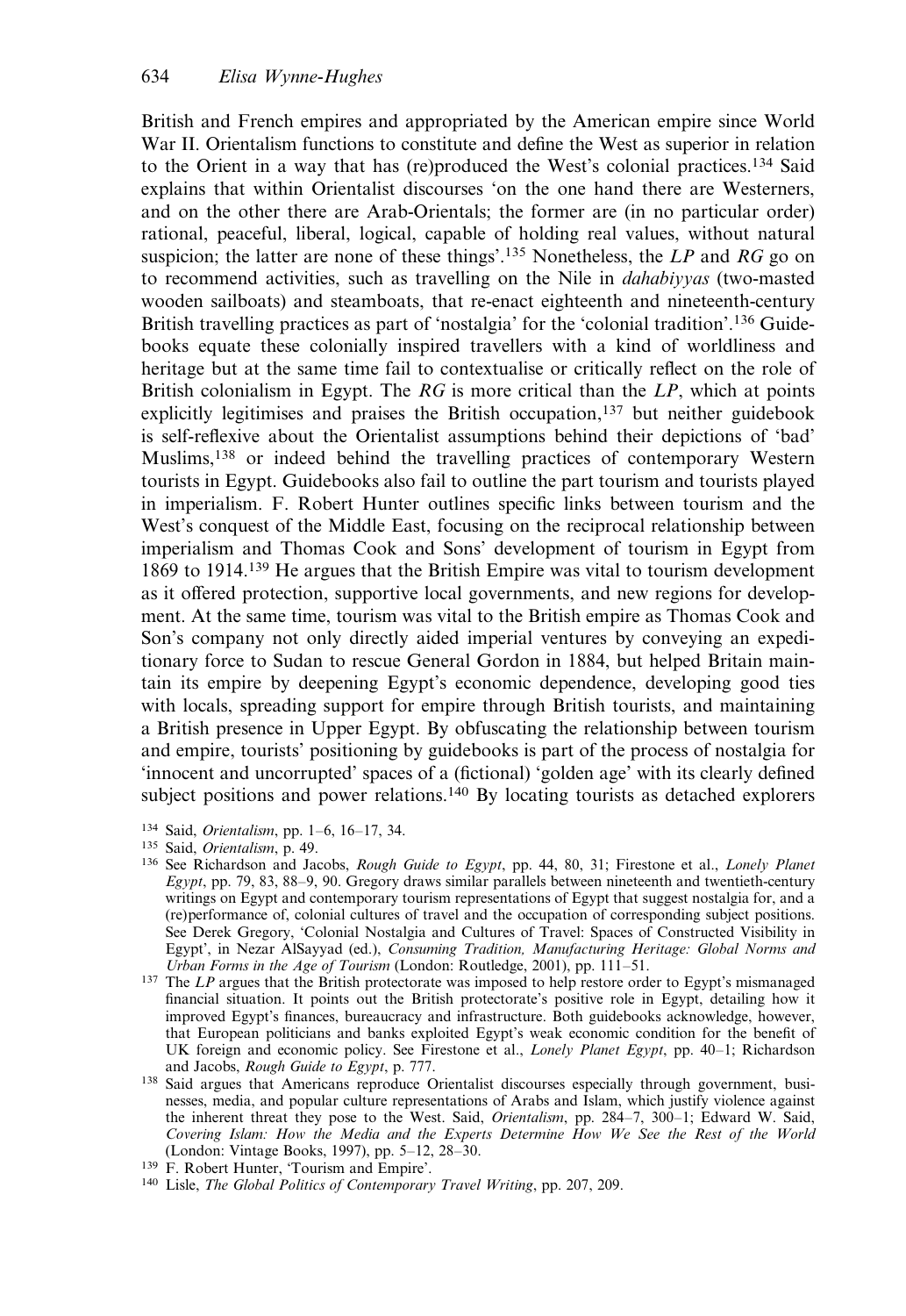observing ancient Egypt, guidebooks position them firmly at the head of the aforementioned 'queue', precluding any threats from, or complicity in, Egypt's present.141 These colonial subject positions are located and protected in 'exceptional states', as they perform roles that fit into a reified linear narrative of Western development. A retreat into these states functions to relieve present anxieties around figures and spaces of risk by locating Egypt as part of a familiar discourse of Western origins or control. Indeed, Gregory argues that 'while they may be displaced, distorted, and (most often) denied, the capacities that inhere within the colonial past are routinely reaffirmed and reactivated in the colonial present'.<sup>142</sup>

A retreat to colonial subjectivities in guidebooks articulates with Britain's move, reflected in CONTEST, to prioritise loyalty to 'Britishness' above all else. Indeed, Simon Gikandi argues that English identity – and its 'master narratives', including liberal universalism and modernity – was shaped through and understood in relation to colonial subjects and spaces.<sup>143</sup> According to Gikandi, there is currently a 'crisis of Englishness', which he attributes to the fact that its identities and narratives lost their validity outside of imperialism, forcing 'the imagined community to be unravelled'.144 Gikandi argues that this crisis is reinforced by 'the large migration of formerly colonized subjects into the metropolitan centre', $^{145}$  which has brought into question the spatio-temporal differentiations that helped define 'Englishness'. CONTEST addresses similar concerns related to 'Britishness', which unlike 'Englishness' does not differentiate between or define itself in opposition to countries within the United Kingdom. The UK's solution, reflected in CONTEST, is to shift from policies of tolerance and multiculturalism, which have been seen as allowing inherent (Muslim) threats to develop,<sup>146</sup> towards a civic integration approach, which involves respecting the 'principles and values of the UK' and retaining differences in the private realm.<sup>147</sup> Guidebooks' second tactic, which produces and privileges colonial subject positions in exceptional states, therefore articulates with CONTEST in a way that reinforces Britishness and assuages post-colonial anxieties and fears brought on by globalisation. This second tactic supports the first, which identifies and locates 'bad' Muslims in states of exception, reflecting how the current retreat into a 'universal' liberal British identity requires, (re)produces, and (re)excludes the 'other' for its definition.148 Indeed, according to Gikandi, travel and 'self-realization in the spaces of the other', continues to be a vital means by which 'Europe and its others are re-created'.<sup>149</sup> The guidebooks' production of safe exceptional states for tourists thereby articulates with the production of a safe UK, scripting the roles and interactions of its subjects.

<sup>144</sup> Gikandi, Maps of Englishness, pp. 9, 28, 31, 33.

- <sup>146</sup> Razack, Casting Out, p. 95; Kundnani, Spooked, p. 7; Nasar Meer and Tariq Modood, 'The Multicultural State We're In: Muslims, ''Multiculture'' and the ''Civic Re-balancing'' of British Multiculturalism', Political Studies, 57:3 (2009), pp. 473–97, 2, 9.
- <sup>147</sup> Meer and Modood, 'The Multicultural State We're In', pp. 11–12, 6.

<sup>141</sup> Ibid., pp. 210, 213.

<sup>142</sup> Derek Gregory, The Colonial Present, p. 7.

<sup>&</sup>lt;sup>143</sup> See Simon Gikandi, *Maps of Englishness: Writing Identity in the Culture of Colonialism* (New York: Columbia University Press, 1996), pp. 3–5, 7, 8. Gikandi highlights how liberalism, which professes to serve a universal constituency, is predicated on and continues to reproduce, systematic political exclusions.

<sup>145</sup> Ibid., p. 49.

<sup>148</sup> Gikandi, Maps of Englishness, p. 7.

<sup>149</sup> Ibid., p. 8.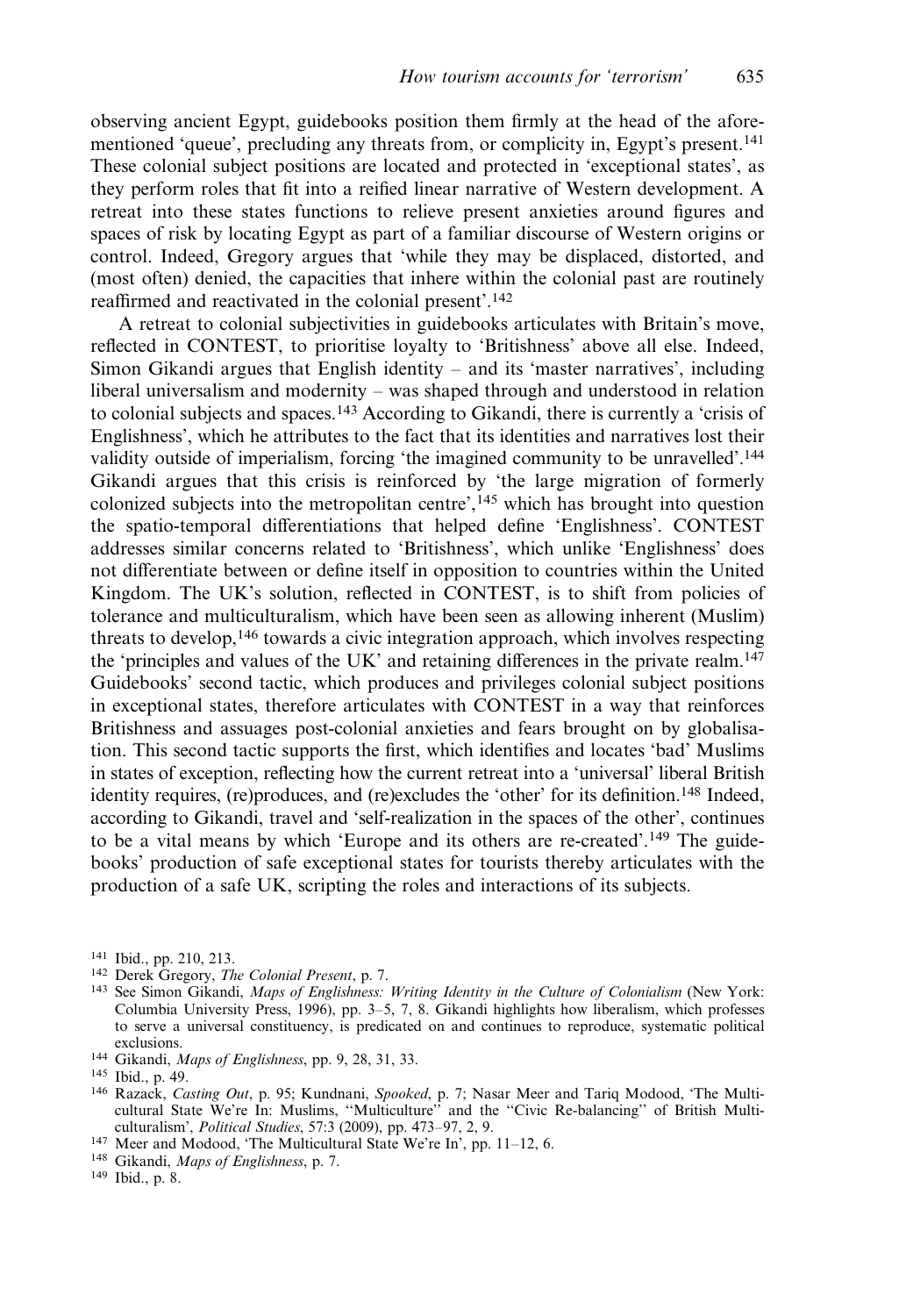Guidebooks' location of tourists in the ancient past articulates also with government and tourism industry discourses that have contributed to the production of exceptional states. Like guidebooks, the Egyptian government's counterterrorism discourses as well as nationalist and tourism industry strategies allow Pharaonic Egypt to stand in for Egypt's 'modern' identity, distancing themselves from Islamic identities.150 To 'protect' tourists and Egyptian heritage, Egypt is increasingly restoring its sites in a way that creates safe and sanitised outdoor museums that prioritise the distant past and the appeal of its heritage.<sup>151</sup> This representation of Egypt that prioritises its ancient past, and its associated restoration projects, is supported by international organisations like the European Union, UNESCO and UNDP, who see these sites as part of Western history, and indeed the history of humankind.<sup>152</sup> To represent the 'real' Egypt and protect tourists, these international actors, along with the Egyptian state and tourism industry, support projects of spatial (re)organisation that physically and discursively efface the more recent historical contexts of these sites and their relationship with people as spaces of residence and employment, reifying and privileging their (narrowly-defined) 'artifacts'.<sup>153</sup> The absence of the Egyptian general population from tourist sites, based on its aforementioned threat to tourists and monuments, reinforces a depiction of the 'real' Egypt as firmly located in the ancient past. At the same time, this image of Egypt articulates with guidebooks to physically produce exceptional states in a way that privileges the rights of Western tourists.

The image of Egypt produced through this articulation functions also to protect and privilege the political and economic rights of Egyptians adhering to Western liberal democratic principles. It does so firstly by contributing to the (re)production of Egypt's Pharaonic nationalism, which associates Egypt with its 'glorious' ancient past.<sup>154</sup> Political parties prior to Egypt's 1952 revolution adopted Pharaonic nationalism as a tactic in the struggle against British colonialism.<sup>155</sup> It was also a key source of inspiration for Gamal Abdel Nasser, Egyptian president from 1956 to 1970, who embraced secular rule.<sup>156</sup> In the 1970s, President Anwar Sadat solidified the newest manifestation of Pharaonic Nationalism, which involved Egypt's move towards liberalisation and alignment with Western foreign policy,<sup>157</sup> naming himself 'the last

- <sup>150</sup> Vitalis, 'Middle East on the Edge of the Pleasure Periphery', p. 5; Mitchell, 'Making the Nation', pp. 213–14; Wynn, Pyramids and Nightclubs, pp. 24, 60, 69–70.
- <sup>151</sup> Mitchell, 'Making the Nation'; Elsheshtawy, 'Urban Transformations'; Kuppinger, 'Pyramids and Alleys'; Williams, 'Reconstructing Islamic Cairo'; Wynn, Pyramids and Nightclubs.
- <sup>152</sup> Kuppinger, 'Pyramids and Alleys', Williams, 'Reconstructing Islamic Cairo'; Wynn, Pyramids and Nightclubs, pp. 69–70.
- <sup>153</sup> Wynn, *Pyramids and Nightclubs*, p. 71.
- <sup>154</sup> Donald M. Reid, 'Nationalizing the Pharaonic Past: Egyptology, Imperialism, and Egyptian Nationalism, 1922-1952', in James Janowski and Israel Gershoni (eds), Rethinking Nationalism in the Arab Middle East (New York: Columbia University Press, 1997), pp. 127–59, 128–9, 138.
- 155 Donald M. Reid, 'Nationalizing the Pharaonic Past: Egyptology, Imperialism, and Egyptian Nationalism, 1922–1952', in James Janowski and Israel Gershoni (eds), Rethinking Nationalism in the Arab Middle East (New York: Columbia University Press, 1997), pp. 127–59, 128–9, 138.
- <sup>156</sup> Reid, 'Nationalizing the Pharaonic Past', pp. 145, 148; James Jankowski, 'Arab Nationalism in ''Nasserism'' and Egyptian State Policy, 1952–1958', in James Janowski and Israel Gershoni (eds), Rethinking Nationalism in the Arab Middle East (New York: Columbia University Press, 1997), pp. 150–67, 151, 155.
- <sup>157</sup> Along with liberalisation and an alliance with the West, this move also included peace with Israel and controlled democratisation. See Saad Eddin Ibrahim, 'An Islamic Alternative in Egypt: The Muslim Brotherhood and Sadat', in Saad Eddin Ibrahim, Egypt, Islam and Democracy: Critical Essays (Cairo: The American University in Cairo Press, 2002), pp. 35–51, 37–9.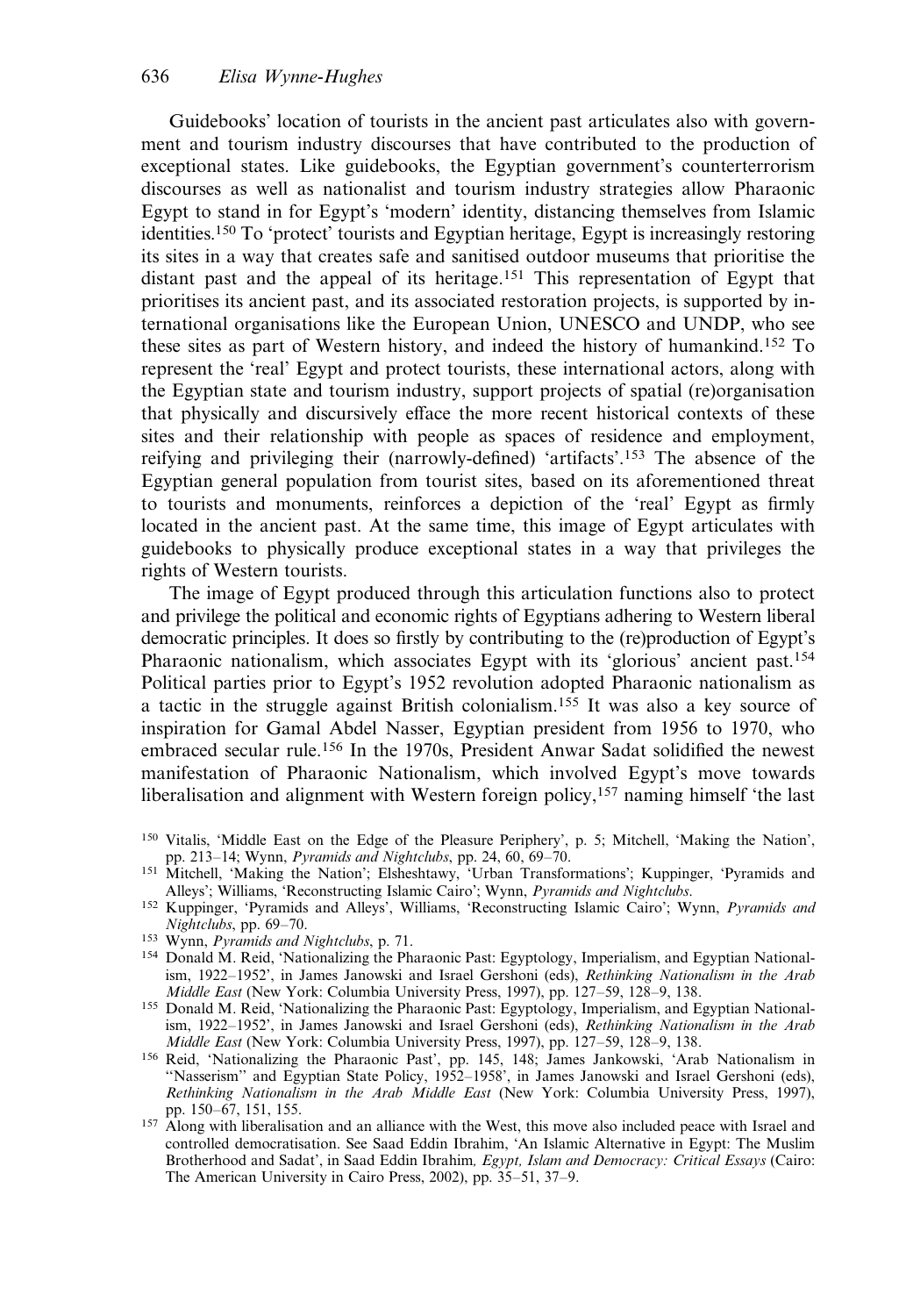of the Pharaohs'. Although he initially embraced both Egypt's Pharaonic and Islamic identities,<sup>158</sup> towards the end of his tenure Sadat positioned himself and his regime in opposition to Egyptians espousing more 'extreme' religiously defined identities, justifying policies that violently repressed Islamists.<sup>159</sup> Indeed, Islamists who assassinated Sadat defined their actions with reference to this opposition when they shouted 'We have killed the Pharaoh!'<sup>160</sup> The dichotomous positioning of the Pharaonic state and Islam at that moment corresponds with the construction of the 'real' Egypt by tourism industry and government discourses. This narrowly defined and elitist Egyptian identity justified the political and economic exclusions<sup>161</sup> that Islamists were resisting and continues to do so through the state of emergency that was imposed after Sadat's death. The Pharaonic image of Egypt came to coalesce around and reinforce the political agenda of Mubarak's pro-Western, pro-liberalisation regime that distanced itself from a 'bad' Muslim identity. Guidebook representations that prioritise Egypt's ancient sites and their depiction of the most recent government as 'good' Muslims function together to produce exceptional states that essentially privilege an Egyptian regime that maintains liberal democratic values.

Secondly, the production of 'safe' and appealing tourist spaces has advanced the short-term financial interests of Egyptian economic elites who largely benefit from tourism, often at the expense of the monuments themselves. In Luxor, for instance, restoration projects prioritise the expedient production of safe, exclusionary, and visually attractive 'tourist' spaces. In so doing they sacrifice conservation in terms of historical accuracy and proper materials, disregarding the damage that the increased presence of tourists is likely to cause to the monuments.<sup>162</sup> These choices

<sup>158</sup> Unlike Nasser, Sadat promoted pride in both Egypt's civilisation and Islamic identity. See Reid, 'Nationalizing the Pharaonic Past', p. 149. He promoted himself as a 'believer president', reconciled and actively engaged with the Muslim Brotherhood who had been banned under Nasser's regime (Ibrahim, 'An Islamic Alternative in Egypt', pp. 36, 46), and changed the constitution to emphasise Sharia law (Golia, City of Sand, p. 198). This was part of Sadat's attempt after Nasser's death 'to consolidate his power in the face of many detractors – Nasserites, leftists, and Pan-Arabists'. See Saad Eddin Ibrahim, 'The Changing Face of Egypt's Islamic Activism', in Saad Eddin Ibrahim, Egypt, Islam and Democracy: Critical Essays (Cairo: The American University in Cairo Press, 2002), pp. 69– 79, 71 and to distance himself from the Soviet Union in order to build closer ties with the West (Ibrahim, 'An Islamic Alternative in Egypt', pp. 38, 45). At the same time, Sadat gave gifts of Pharaonic antiquities to foreign political figures and was carrying a 'gold-enamelled staff with a lotus on top' on the day he was assassinated (Golia, City of Sand, pp. 121-3). Sadat now rests beneath a pyramid-shaped monument adorned with a quotation from the Koran (Reid, 'Nationalizing the Pharaonic Past', p. 149), testament to the complex, rather than purely binary, relationship between Pharaonic and Islamic nationalisms during Sadat's regime.

<sup>160</sup> Wynn, Pyramids and Nightclubs, pp. 80–1.

<sup>159</sup> Ibrahim, 'An Islamic Alternative in Egypt', pp. 35, 42; Saad Eddin Ibrahim, 'The Vindication of Sadat in the Arab World', in Saad Eddin Ibrahim, Egypt, Islam and Democracy: Critical Essays (Cairo: The American University in Cairo Press, 2002), pp. 201–23, 212. Arrests in the month before his death, however, targeted Sadat's entire religious and secular political opposition (Ibrahim, 'The Vindication of Sadat in the Arab World', p. 212).

<sup>&</sup>lt;sup>161</sup> Much of the opposition towards Sadat was based on the economic injustices and exclusions that were a result of his liberalisation policies. See Ibrahim, 'An Islamic Alternative in Egypt', p. 40; Ibrahim, 'The Vindication of Sadat in the Arab World', p. 212, as well as what were seen as half-hearted moves towards democratisation, paralleled by civil rights violations and widespread corruption by elites. See Ibrahim, 'An Islamic Alternative in Egypt', pp. 41–2. Islamic groups were also opposed to Sadat's ban on the formation of religious political parties. See Ibrahim, 'An Islamic Alternative in Egypt', pp. 42, 46, and his conciliation with Israel, a move seen as supporting Western imperialism. See Ibrahim, 'The Vindication of Sadat in the Arab World', p. 209.

<sup>162</sup> Mitchell, 'Making the Nation', pp. 222, 228.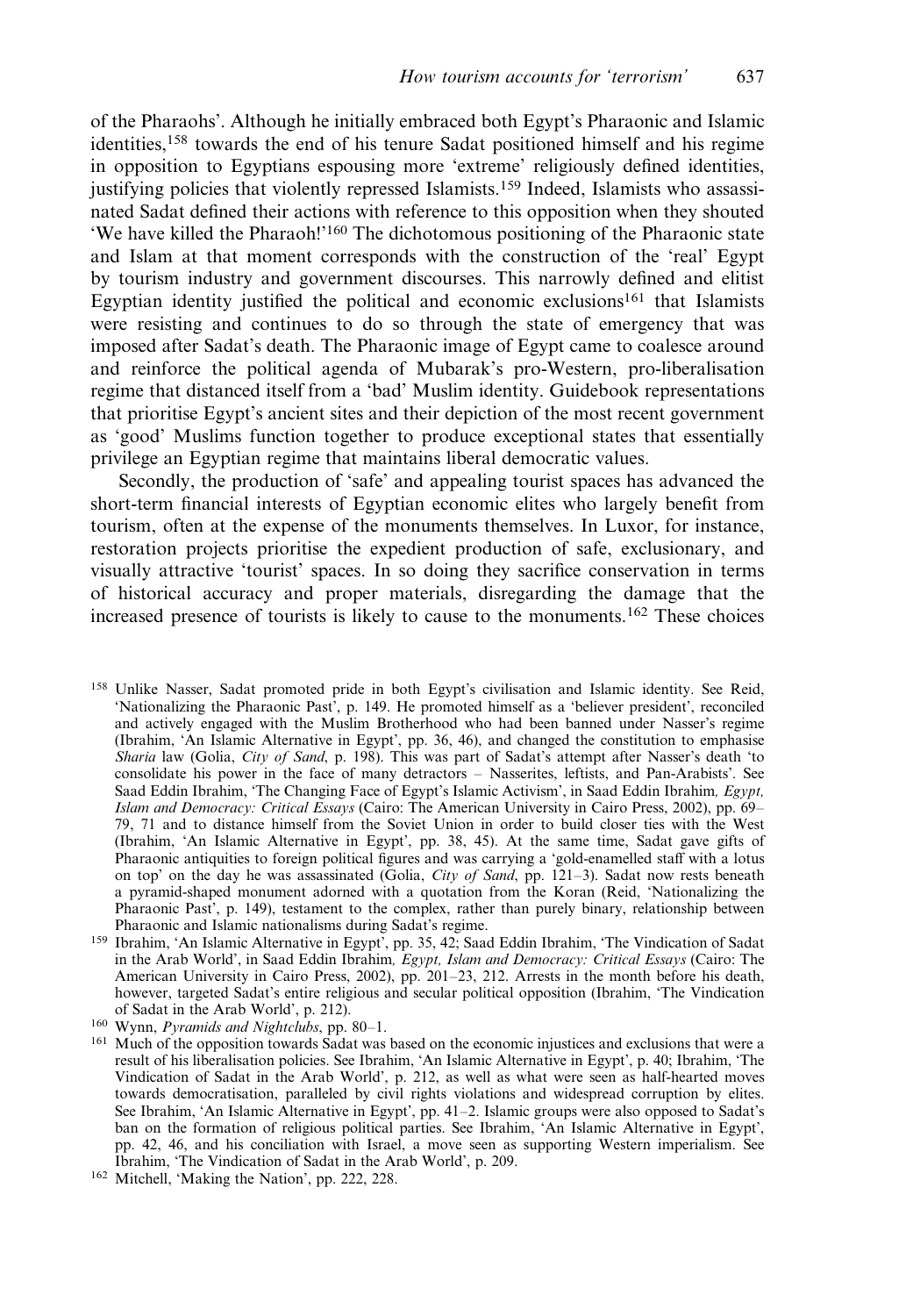reveal a contradictory articulation between the elite Egyptian discourses of nationalism and liberalism, underscoring the contemporary liberal rationality underlying Pharaonic nationalism. The contemporary iteration of liberalism – often referred to as neoliberalism – goes further than classical liberalism, which opposes government interference in the natural laws of the market, $163$  and 'adopts the self-regulating free market as *the* model for proper government'.<sup>164</sup> This mode of governance specifically prioritises economic logics and values defined by market-driven truths,<sup>165</sup> privileging 'market-driven calculations' and 'self-governing subjects as preferred citizens'.<sup>166</sup> Indeed, the 'restoration' of Egypt's ancient monuments ultimately privileges Western tourists, multinational corporations, and elites that own hotels, along with tour guides who require a university degree to be licensed.<sup>167</sup>

Overall, the production of these exceptional states reveals the liberal logics behind the inclusion and protection of the rights of Western tourists, as a means of increasing the flow of resources to 'good' Muslims, while less marketable and profitable 'bad' Muslims are excluded from tourist sites. Exclusions and inclusions are therefore key to a logic of exception based on protecting politically and economically valued subjects rather than – and often at the expense of – territorially defined citizens.168 Ong explains that, within contemporary liberalism as a technology of governing, the logic of exception not only excludes certain subjects from politics and the benefits of capitalist development,<sup>169</sup> as in the case of those 'bad' Muslims violently evicted from their spaces of work and residence, but becomes a practice of governance that creates 'new economic possibilities, spaces and techniques for governing a population'.<sup>170</sup> States of exception are therefore not entirely based on the suspension of political rights but are strategies that function with exceptional states to 'differently regulate populations for optimal productivity' through spatial practices.171

The logics behind the production of exceptional states that protect tourists are also shared by new state-subsidised urban development projects that protect 'good' Muslims 'at risk' from the general population. Egyptian real estate developers are currently constructing gated communities for elites on the desert outskirts of Cairo.172 Developers promote satellite cities as a form of protection for elites at risk from the spaces and subjects of urban areas. Like guidebooks, they architecturally market nostalgia for the late nineteenth and early twentieth-century colonial era of Egypt – without any reference to the British occupation – as a solution to the instabilities of the present. Paralleling the positioning of the tourist as colonial explorer in tourist spaces, Egyptian elites are positioned as part of a detached and superior elite national patrimony pioneering in the desert,<sup>173</sup> which caters to a similar nostalgia.

- <sup>163</sup> Manfred B. Steger and Ravi K. Roy, Neoliberalism, pp. 2–3.
- <sup>164</sup> Ibid., p. 12.
- 165 Ong, Neoliberalism as Exception, pp. 4, 16.
- <sup>166</sup> Ibid., pp. 3–4, 16.
- 167 Wynn, Pyramids and Nightclubs, pp. 75-6.
- <sup>168</sup> Ong, Neoliberalism as Exception, pp. 5, 7, 16.
- <sup>169</sup> Ibid., p. 4.
- <sup>170</sup> Ibid., p. 7.
- <sup>171</sup> Ibid., p. 6, emphasis added.
- <sup>172</sup> Denis, 'Cairo as Neo-Liberal Capital?'
- <sup>173</sup> Ibid., pp. 54–5, 59–60, 62, 65.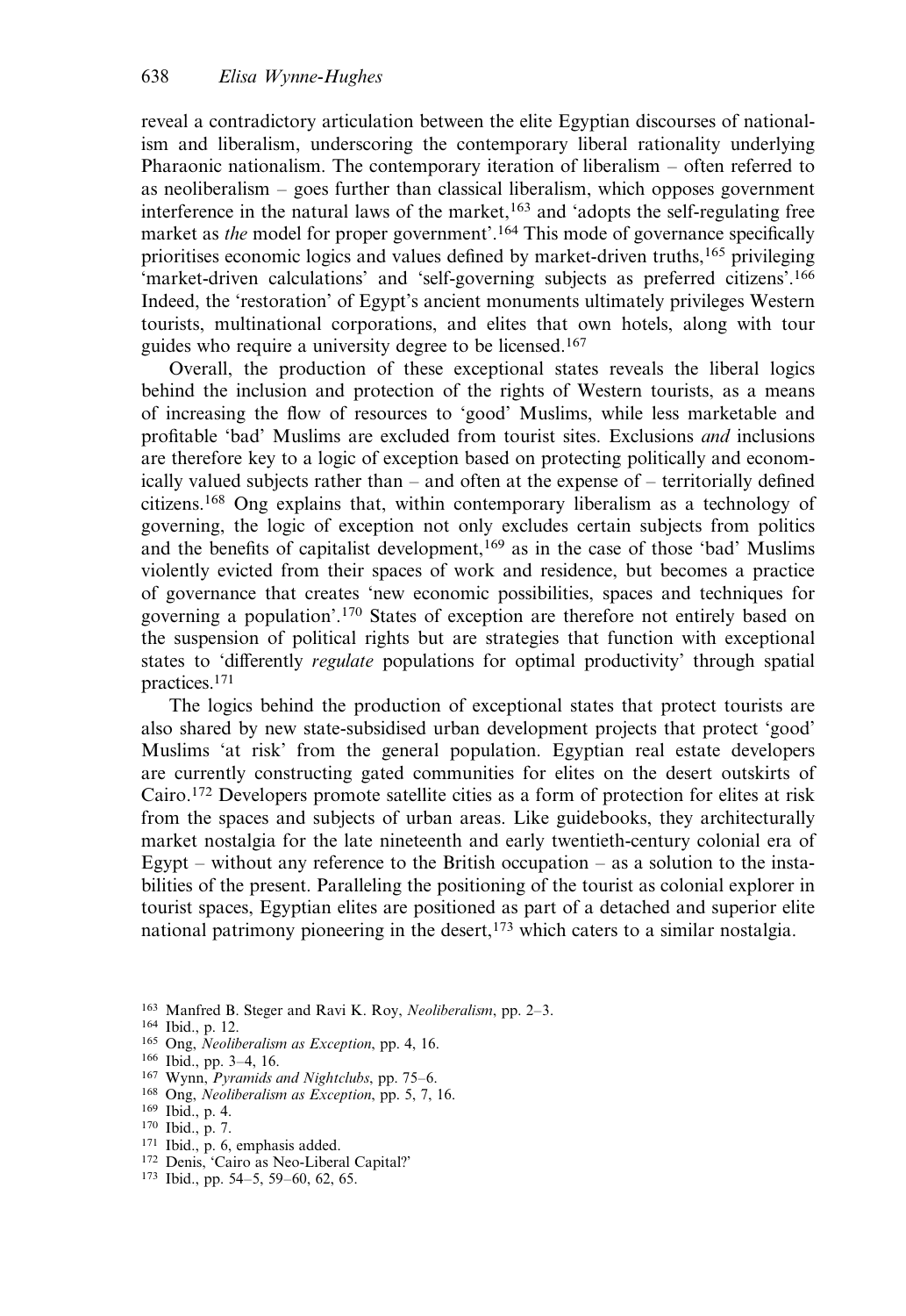The construction of elite satellite communities is supported by and caters to a liberal tenet that development should be left to the private sector. Real estate developers involved in building these highly profitable sites are supported by the World Bank and the International Monetary Fund through structural adjustment programmes as well as indirectly by the most recent government, which has offered them credit from public banks and holds down land prices.<sup>174</sup> In this way these exceptional states maintain the market rationality of 'tourist' spaces that prioritise 'market-driven calculations' and Western liberal democratic subjects. At the same time, paradoxically, they have been highly subsidised and promoted by the state and international financial institutions, reinforcing the mutually beneficial rather than antagonist relationship between state and business elites' discourses in the Egyptian context. Indeed, the seclusion of elites in their own private participatory democracy, where residents manage infrastructure and services through a common fund, $175$  goes hand in hand with the aforementioned discourse of risk and states of exception, which limit dissent to this contemporary liberal moral order and the political system that supports it. The construction of risk thereby 'legitimizes political de-liberalization (including repression, torture, election-rigging) while promoting a particular landscape of perverse economic liberalization (producing gates, walls, mass arrests, and surveillance systems rather than any social or labour equivalent of a free market)'.<sup>176</sup> In these spaces as in tourism sites, the logic of exception functions as a market-driven technique that produces spatially defined economic possibilities and techniques to manage populations.<sup>177</sup> Such exceptional spaces thereby protect the economic, political, and human rights of elites (or 'good' Muslims) who reside in and construct these satellite cities, functioning to privilege Western liberal democratic subjects and development models. The flipside of the state of exception, where 'bad' Muslims are denied rights within a political community, are exceptional states that privilege the rights of those positioned at the other extreme of society.

## Conclusion

Guidebook representations of Egyptian spaces and subjects construct Egypt as an attractive tourist destination by producing and managing risk in a way that accounts for terrorist threats and constructs these threats as manageable. They thereby negotiate the meta-narratives of Egypt that characterise it as a 'bomb' or 'tomb,' as an explosive device associated with pollution, terrorism, riots, and protests, or as 'dead or ruthlessly repressed' with its 'romantic myths of tombs and harems' that lure tourists.<sup>178</sup> More than this, guidebooks articulate intertextually with UK and Egyptian counterterrorism discourses in ways that similarly protect and privilege Western liberal democracy through states of exception and exceptional states. These exceptional states work with states of exception in such a way that they are mutually constitutive, underscoring the logic of exception that (re)produces the current Western liberal order. Risk thereby functions as 'a social and political construct that crystallizes,

- <sup>176</sup> Singerman and Amar, 'Introduction', p. 22.
- <sup>177</sup> Ong, Neoliberalism as Exception, pp. 3–4, 5.
- <sup>178</sup> Singerman and Amar, 'Introduction', pp. 21–2.

<sup>174</sup> Ibid., pp. 57–8.

<sup>175</sup> Ibid., p. 60.